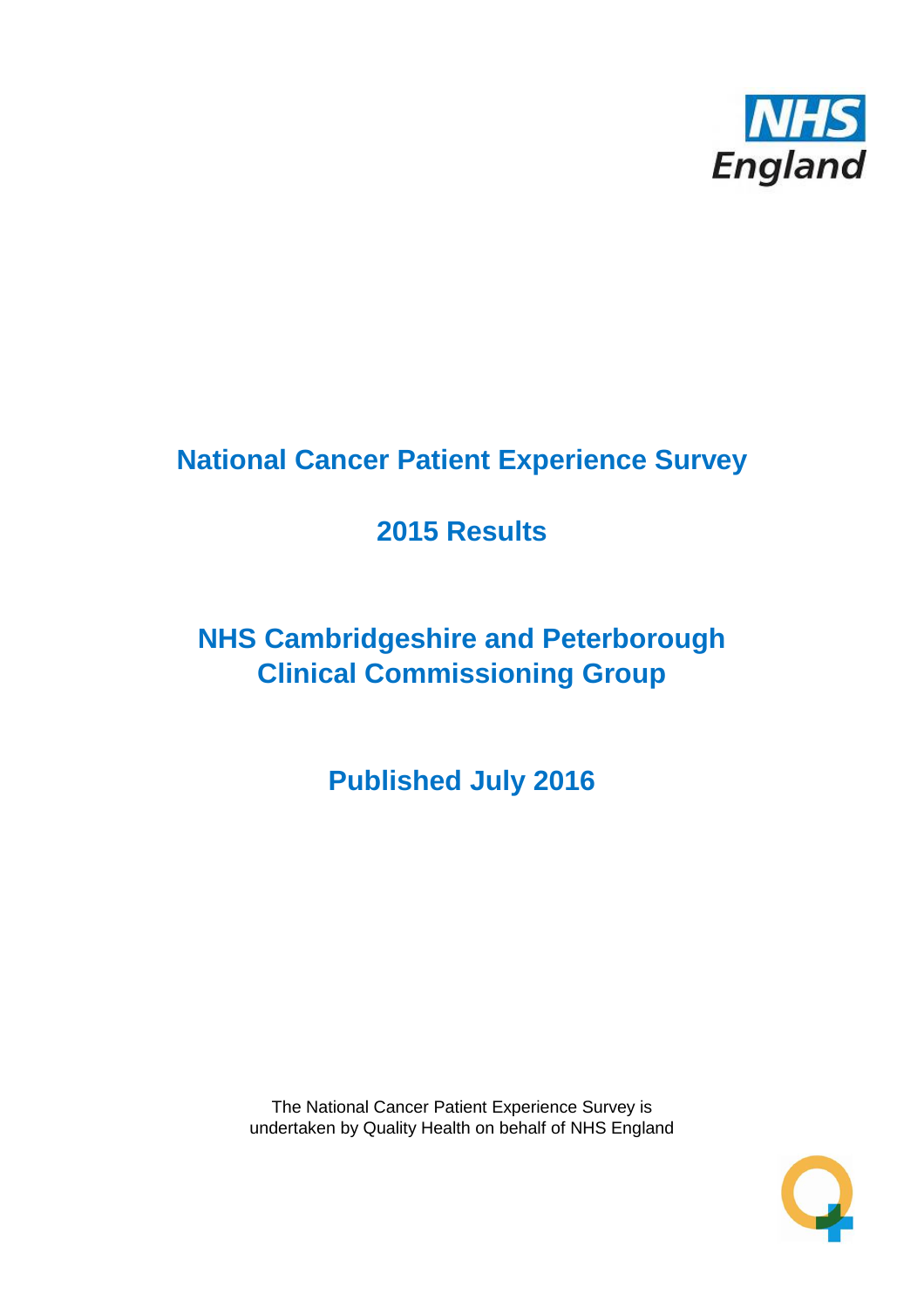#### **Introduction**

The National Cancer Patient Experience Survey 2015 is the fifth iteration of the survey first undertaken in 2010. It has been designed to monitor national progress on cancer care; to provide information to drive local quality improvements; to assist commissioners and providers of cancer care; and to inform the work of the various charities and stakeholder groups supporting cancer patients.

The survey was overseen by a national Cancer Patient Experience Advisory Group. This Advisory Group set the principles and objectives of the survey programme and guided questionnaire development.

The survey was commissioned and managed by NHS England. The survey provider, Quality Health, is responsible for designing, running and analysing the survey.

Full national results and other reports are available at www.ncpes.co.uk

Further details on the survey methodology and changes to the 2015 survey can be found in the Annex. Note that a number of significant changes were made to the 2015 survey so caution should be taken in directly comparing data from the 2015 survey to the findings of the previous CPES surveys. No comparisons with previous surveys are presented in this report.

#### **This report**

The report shows how this CCG scored for each question in the survey, compared with national results. It is aimed at helping individual CCGs to understand their performance and identify areas for local improvement.

Note that responses for questions with 1-20 respondents have been suppressed. This is to protect patient confidentiality and because uncertainty around the result is too great.

#### **Data tables**

The data tables presented in this report show the following for each question:

- **Column 1** shows the number of respondents to this question
- **Column 2** shows the unadjusted 2015 score for this CCG
- **Column 3** shows the case-mix adjusted 2015 score for this CCG
- **Column 4** shows the lower limit of the expected range of scores for this CCG (the top of the pale blue section on the Comparability chart - see below)
- **Column 5** shows the upper limit of the expected range of scores for this CCG (the bottom of the dark blue section on the Comparability chart - see below)
- **Column 6** shows the National Average score for this question.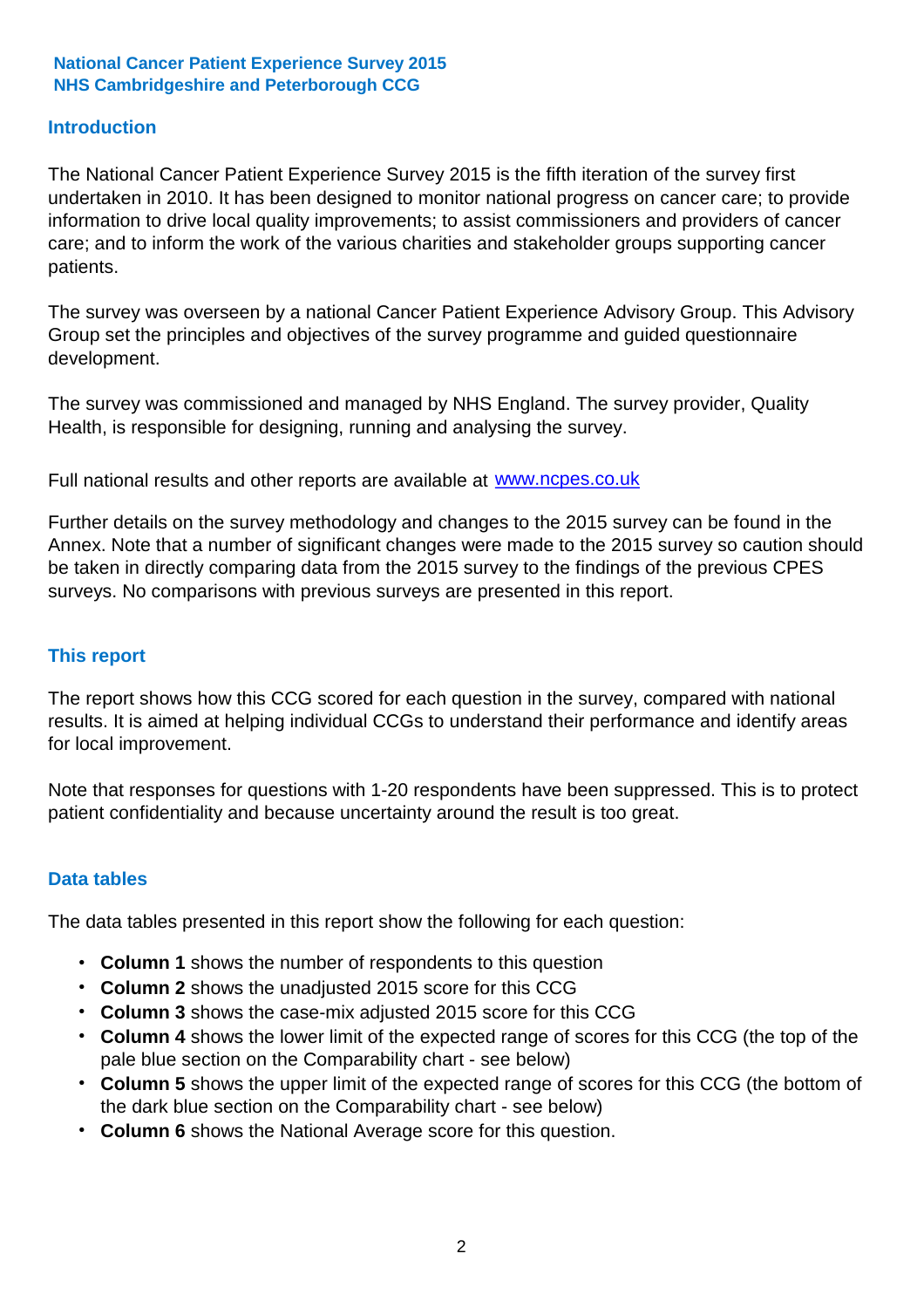Results for individual response options are presented in the detailed data tables **WWW.ncpes.co.uk** Confidence Intervals for unadjusted and case-mix adjusted data are provided in these tables.

Expected ranges and 95% Confidence Intervals highlight the uncertainty around the results. The size of the expected ranges and confidence intervals will be different for each question, and depends on the number of respondents and the range of their responses.

For further details on case-mix adjustment and the scoring methodology used, please refer to the Annex.

#### **Comparability charts**

For the 2015 survey, we have adopted the CQC standard for reporting comparative performance, based on calculation of "expected ranges". This means that CCGs will be flagged as outliers only if there is statistical evidence that their scores deviate (positively or negatively) from the range of scores that would be expected for CCGs of the same size.

The Comparability charts in this report show a bar with these expected ranges (in grey), higher than expected (in dark blue), and lower than expected (in pale blue). A black dot represents the actual score of this CCG.

The same colour convention has been used in Column 3 of the Data tables.

For further details on expected ranges, please refer to the technical document at **www.ncpes.co.uk** 

#### **Tumour group tables**

The final set of tables in this report show the scores for each question for each of the 13 tumour groups, with a comparative national score for that tumour group.

These breakdowns are intended as additional information for CCGs to understand the differences between the experiences of patients with different types of cancer. The numbers are generally relatively small and may not be statistically significant. They should therefore be treated with some caution.

#### **Notes on specific questions**

Question 5 in the survey has not been scored. However, the unscored data is useful and has been published alongside the other results in this report. This question asked respondents to "tick all that apply". The results show all of the responses given including where respondents chose two or more options.

Questions used to direct respondents to different parts of the survey (questions 4, 17, 24, 27, 40, 43, 46) and other demographic and information questions are not reported.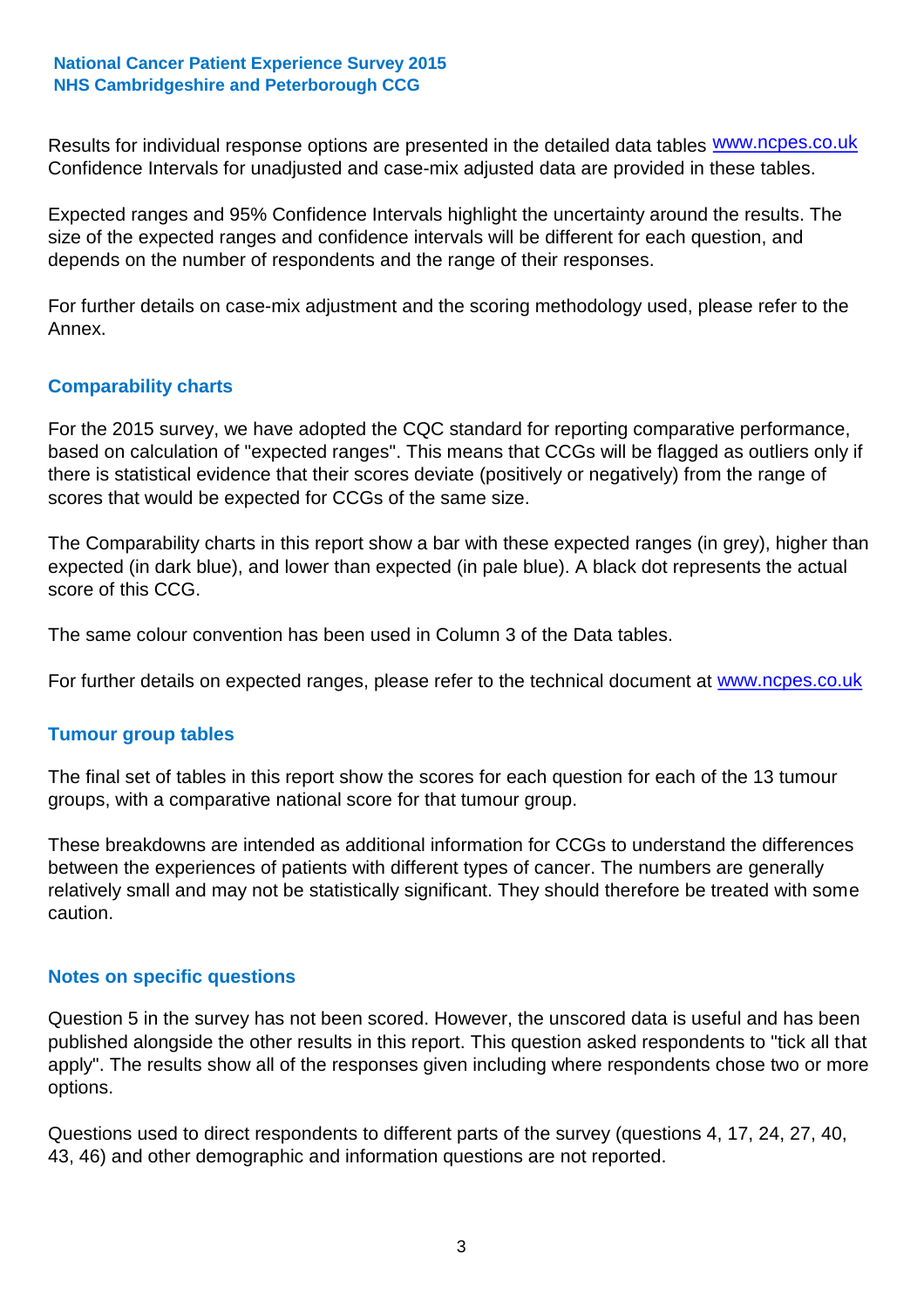#### **How to use the data**

Unadjusted data should be used to see the actual responses from patients relating to the CCG.

Case-mix adjusted data, together with expected ranges, should be used to understand whether the results are significantly higher or lower than national results.

Case-mix adjusted data, together with (case-mix adjusted) Confidence Intervals (presented in the detailed data tables **www.ncpes.co.uk**), should be used to understand whether the results are significantly higher or lower than the results for another CCG.

#### **Response rates**

Numbers of respondents by tumour group, age and gender can be found in the Annex.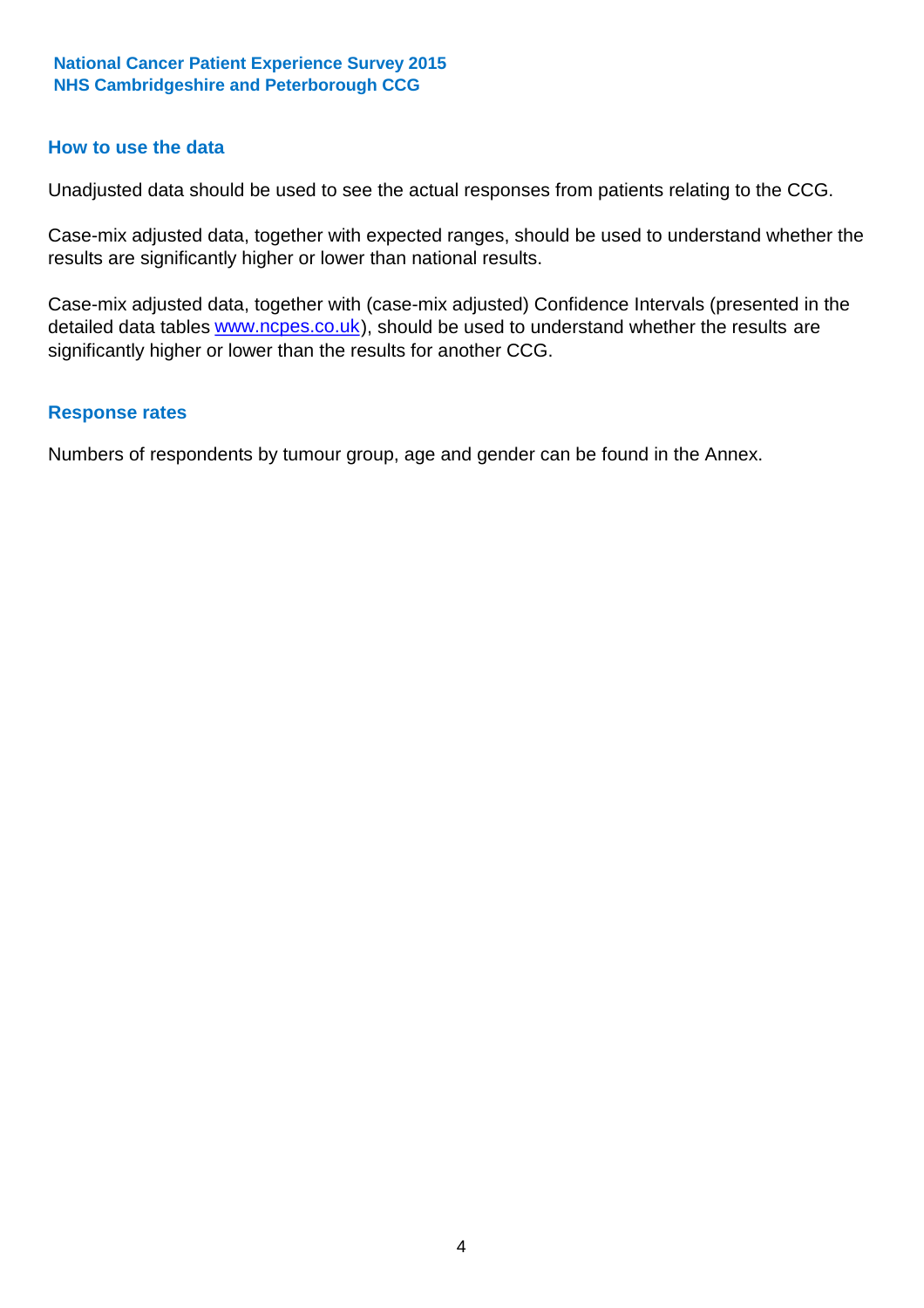## **Executive Summary**

average rating of **8.8**. Asked to rate their care on a scale of zero (very poor) to 10 (very good), respondents gave an

The following questions are included in phase 1 of the Cancer Dashboard developed by Public Health England and NHS England\*:

- **82%** of respondents said that they were definitely involved as much as they wanted to be in decisions about their care and treatment
- **92%** of respondents said that they were given the name of a Clinical Nurse Specialist who would support them through their treatment
- when asked how easy or difficult it had been to contact their Clinical Nurse Specialist 85% of respondents said that it had been 'quite easy' or 'very easy'
- **90%** of respondents said that, overall, they were always treated with dignity and respect they were in hospital
- **95%** of respondents said that hospital staff told them who to contact if they were worried about their condition or treatment after they left hospital
- **63%** of respondents said that they thought the GPs and nurses at their general practice definitely did everything they could to support them while they were having cancer treatment.

Detailed results for these and other questions are set out in the sections that follow.

#### www.cancerdata.nhs.uk/dashboard

The questions were selected in discussion with the national Cancer Patient Experience Advisory Group and reflect four key patient experience domains: provision of information; involvement in decisions; care transition; interpersonal relations, respect and dignity. The figures presented above are all case-mix adjusted.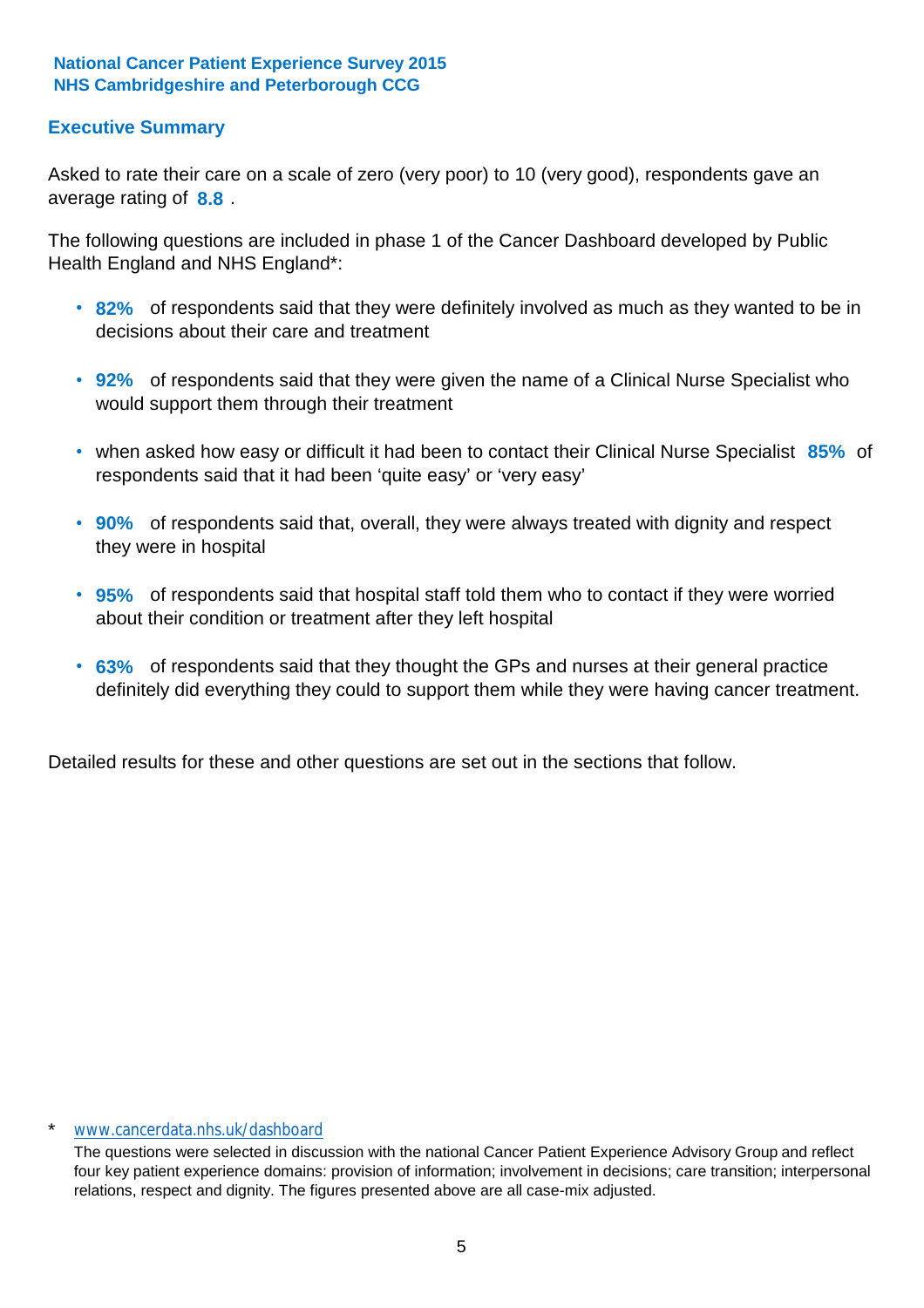# **Questions which scored outside expected range**

|                |                                                                                           |                                          |                                    | 2015 Case-mix Adjusted              |                                     |                              |
|----------------|-------------------------------------------------------------------------------------------|------------------------------------------|------------------------------------|-------------------------------------|-------------------------------------|------------------------------|
| Question       |                                                                                           | respondents<br>for this CCG<br>Number of | Percentage for<br>this CCG<br>2015 | Lower limit of<br>expected<br>range | Upper limit of<br>expected<br>range | Average<br>National<br>Score |
|                | <b>Diagnostic tests</b>                                                                   |                                          |                                    |                                     |                                     |                              |
| Q <sub>6</sub> | The length of time waiting for the test to be done was about<br>right                     | 1,114                                    | 90%                                | 85%                                 | 89%                                 | 87%                          |
| Q7             | Given complete explanation of test results in understandable<br>way                       | 1,116                                    | 82%                                | 76%                                 | 81%                                 | 79%                          |
|                | Finding out what was wrong with you                                                       |                                          |                                    |                                     |                                     |                              |
| Q10            | Patient completely understood the explanation of what was<br>wrong                        | 1,246                                    | 76%                                | 71%                                 | 76%                                 | 73%                          |
| Q11            | Patient given easy to understand written information about the<br>type of cancer they had | 1,078                                    | 76%                                | 69%                                 | 74%                                 | 72%                          |
|                | Deciding the best treatment for you                                                       |                                          |                                    |                                     |                                     |                              |
| Q14            | Patient given practical advice and support in dealing with side<br>effects of treatment   | 1,174                                    | 70%                                | 64%                                 | 69%                                 | 66%                          |
| Q15            | Patient definitely told about side effects that could affect them in<br>the future        | 1,097                                    | 58%                                | 51%                                 | 57%                                 | 54%                          |
| Q16            | Patient definitely involved in decisions about care and treatment                         | 1,204                                    | 82%                                | 75%                                 | 80%                                 | 78%                          |
|                | <b>Clinical Nurse Specialist</b>                                                          |                                          |                                    |                                     |                                     |                              |
| Q17            | Patient given the name of the CNS who would support them<br>through their treatment       | 1,212                                    | 92%                                | 88%                                 | 92%                                 | 90%                          |
|                | Support for people with cancer                                                            |                                          |                                    |                                     |                                     |                              |
| Q22            | Hospital staff gave information on getting financial help                                 | 549                                      | 50%                                | 50%                                 | 59%                                 | 55%                          |
|                | Hospital care as an inpatient                                                             |                                          |                                    |                                     |                                     |                              |
| Q29            | Patient had confidence and trust in all doctors treating them                             | 762                                      | 87%                                | 81%                                 | 87%                                 | 84%                          |
|                | Hospital care as a day patient / outpatient                                               |                                          |                                    |                                     |                                     |                              |
| Q48            | Patient given understandable information about whether<br>chemotherapy was working        | 613                                      | 74%                                | 64%                                 | 72%                                 | 68%                          |
|                | Your overall NHS care                                                                     |                                          |                                    |                                     |                                     |                              |
| Q54            | Hospital and community staff always worked well together                                  | 1,195                                    | 65%                                | 57%                                 | 64%                                 | 61%                          |
| Q56            | Overall the administration of the care was very good / good                               | 1,248                                    | 92%                                | 87%                                 | 91%                                 | 89%                          |
| Q58            | Taking part in cancer research discussed with patient                                     | 1,180                                    | 38%                                | 22%                                 | 34%                                 | 28%                          |
| Q59            | Patient's average rating of care scored from very poor to very<br>good                    | 1,232                                    | 8.8                                | 8.6                                 | 8.8                                 | 8.7                          |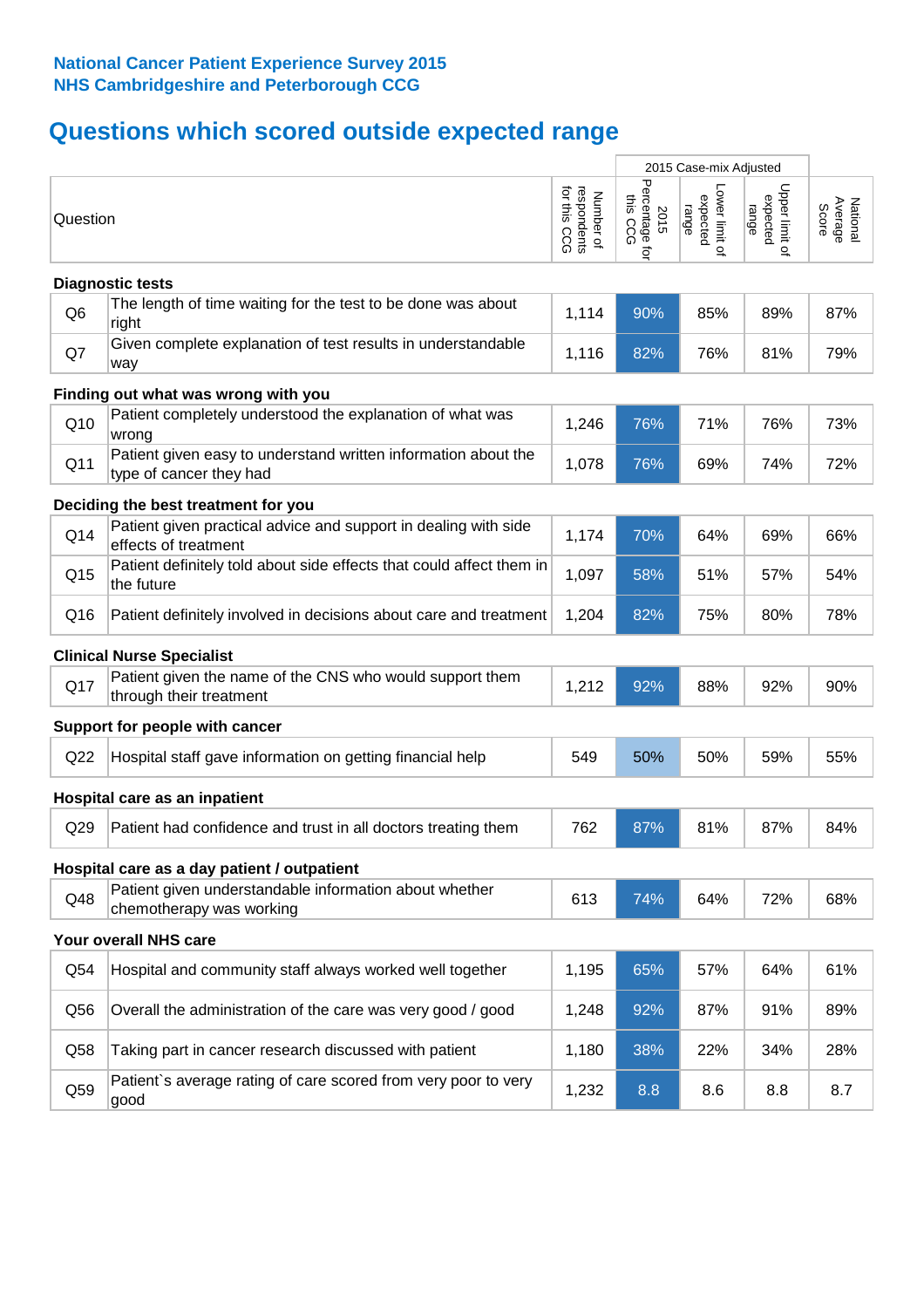## **CCG results**

## **Seeing your GP**



|    |                                                                |                                                     |                             |               | 2015 Case-mix Adjusted     |                            |                           |
|----|----------------------------------------------------------------|-----------------------------------------------------|-----------------------------|---------------|----------------------------|----------------------------|---------------------------|
|    | Question                                                       | respondents<br><b>Number</b><br>$\overline{\sigma}$ | 2015<br>Unadjusted<br>Score | 2015<br>Score | Expected<br>range<br>lower | Expected<br>range<br>nbber | National Average<br>Score |
| Q1 | Saw GP once / twice before being told had to go to<br>hospital | 935                                                 | 75%                         | 74%           | 73%                        | 79%                        | 76%                       |
| Q2 | Patient thought they were seen as soon as necessary            | 1,234                                               | 84%                         | 83%           | 80%                        | 84%                        | 82%                       |

|    |                                                                             |                                                 | No.  |
|----|-----------------------------------------------------------------------------|-------------------------------------------------|------|
|    | Beforehand, did you have all the<br>information you needed about your test? | Yes                                             | 1043 |
|    |                                                                             | No, I would have liked more written information | 28   |
| Q5 |                                                                             | No, I would have liked more verbal information  | 36   |
|    |                                                                             | I did not need / want any information           | 24   |
|    |                                                                             | Don't know / can't remember                     | 19   |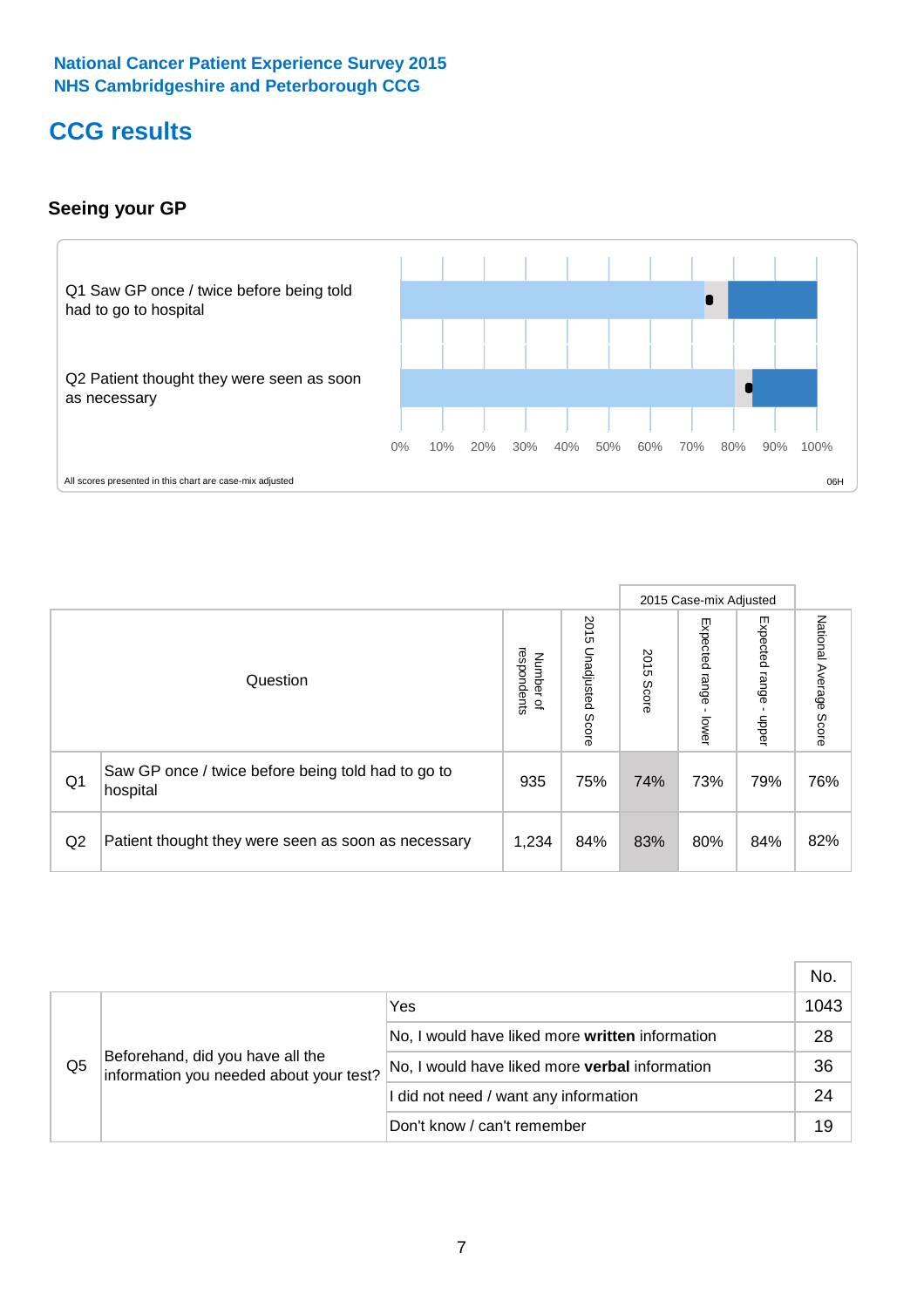## **Diagnostic tests**



|                |                                                                       |                                              |                             |               | 2015 Case-mix Adjusted  |                         |                           |
|----------------|-----------------------------------------------------------------------|----------------------------------------------|-----------------------------|---------------|-------------------------|-------------------------|---------------------------|
|                | Question                                                              | respondents<br>Number<br>$\overline{\sigma}$ | 2015<br>Unadjusted<br>Score | 2015<br>Score | Expected range<br>lower | Expected range<br>nbber | National Average<br>Score |
| Q <sub>6</sub> | The length of time waiting for the test to be done was<br>about right | 1,114                                        | 90%                         | 90%           | 85%                     | 89%                     | 87%                       |
| Q7             | Given complete explanation of test results in<br>understandable way   | 1,116                                        | 83%                         | 82%           | 76%                     | 81%                     | 79%                       |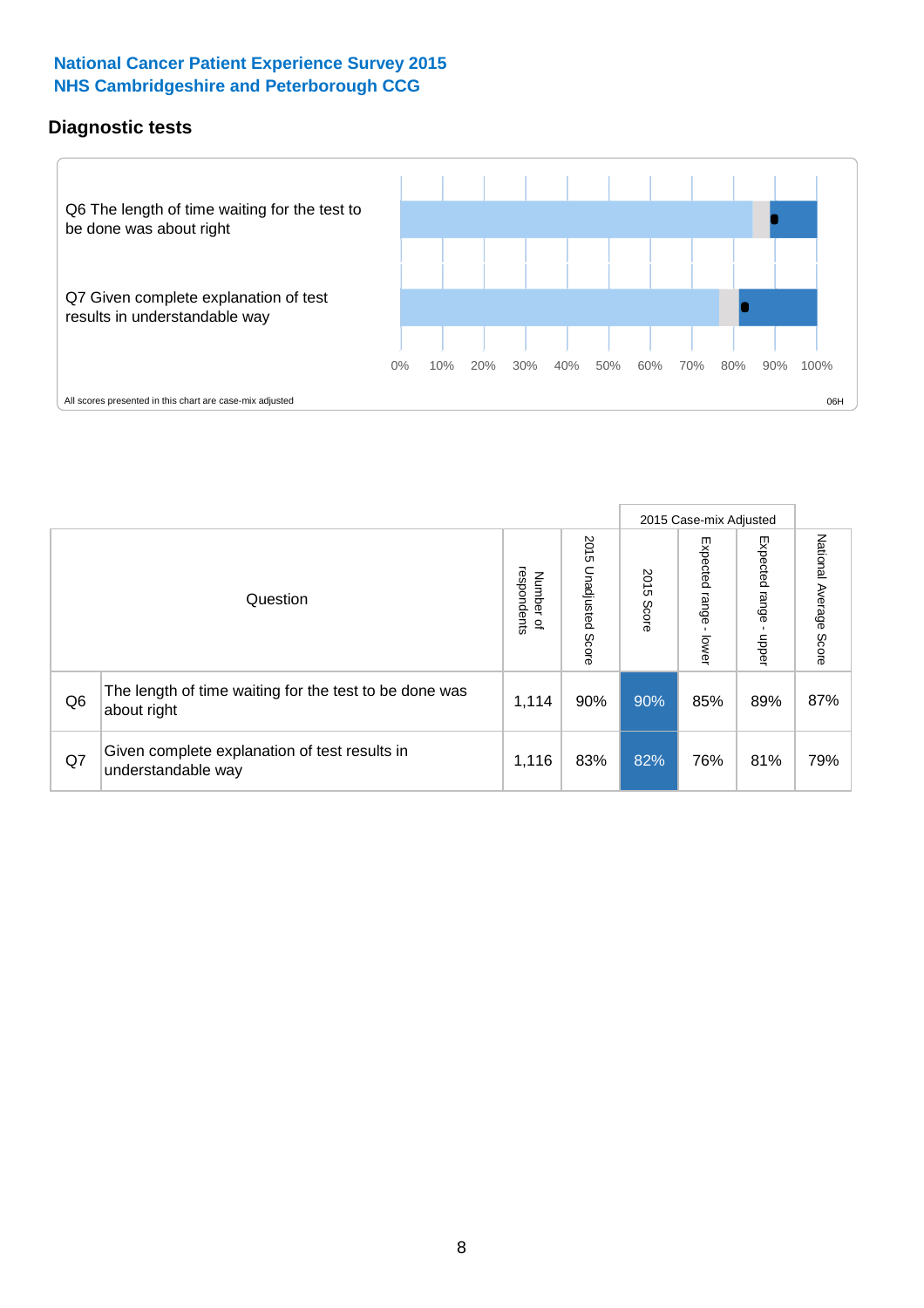#### **Finding out what was wrong with you**



|                |                                                                                            |                          |                             |                      | 2015 Case-mix Adjusted                    |                           |                        |
|----------------|--------------------------------------------------------------------------------------------|--------------------------|-----------------------------|----------------------|-------------------------------------------|---------------------------|------------------------|
|                | Question                                                                                   | respondents<br>Number of | 2015<br>Unadjusted<br>Score | 2015<br><b>Score</b> | Expected range<br>$\blacksquare$<br>lower | Expected range<br>- nbber | National Average Score |
| Q8             | Patient told they could bring a family member or friend<br>when first told they had cancer | 992                      | 78%                         | 78%                  | 76%                                       | 81%                       | 79%                    |
| Q <sub>9</sub> | Patient felt they were told sensitively that they had cancer                               | 1,241                    | 86%                         | 86%                  | 82%                                       | 86%                       | 84%                    |
| Q10            | Patient completely understood the explanation of what<br>was wrong                         | 1,246                    | 77%                         | 76%                  | 71%                                       | 76%                       | 73%                    |
| Q11            | Patient given easy to understand written information<br>about the type of cancer they had  | 1,078                    | 76%                         | 76%                  | 69%                                       | 74%                       | 72%                    |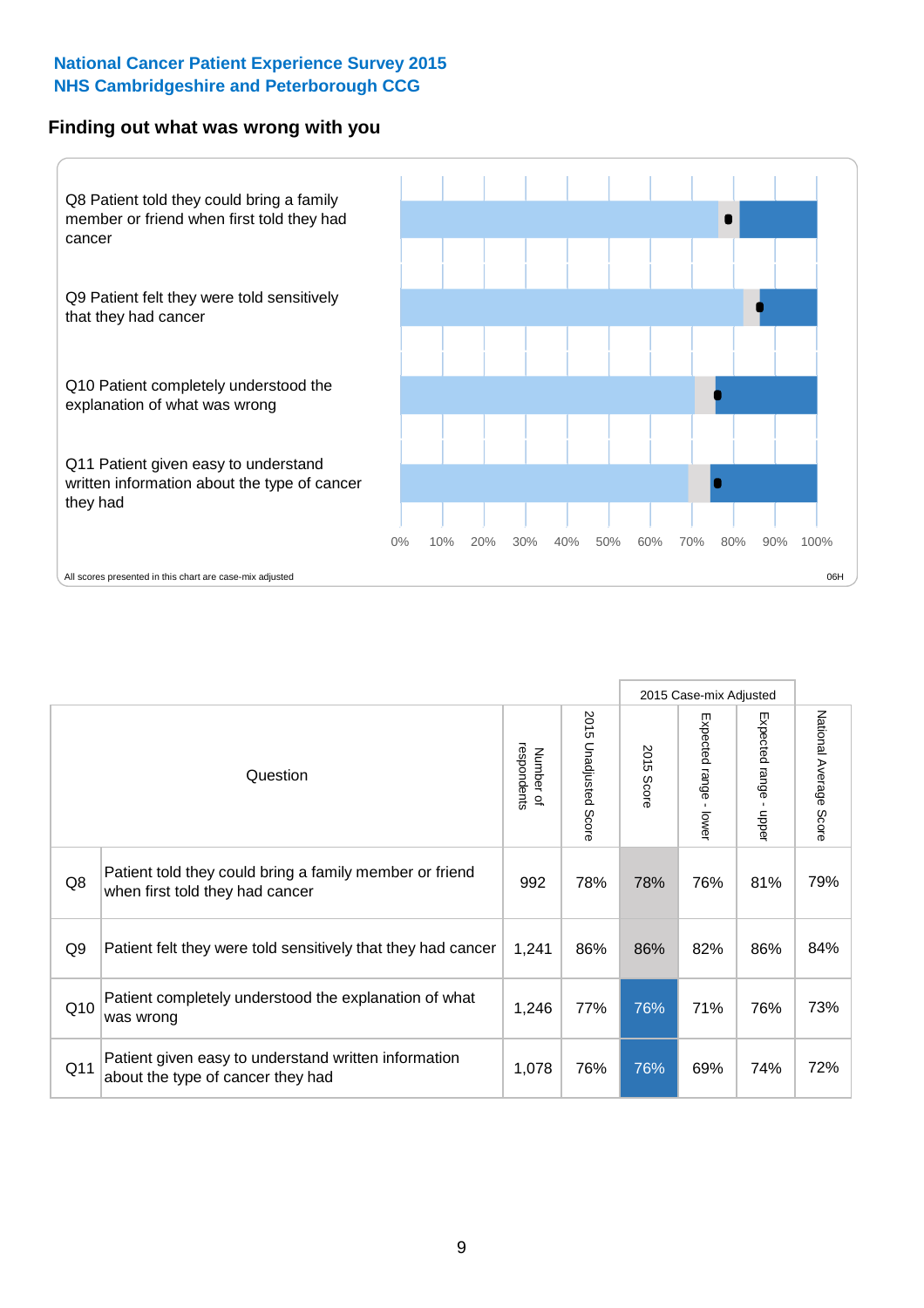### **Finding out what was wrong with you**



|          |                                                                                         |                          |                       |               | 2015 Case-mix Adjusted                  |                        |                        |
|----------|-----------------------------------------------------------------------------------------|--------------------------|-----------------------|---------------|-----------------------------------------|------------------------|------------------------|
| Question |                                                                                         | respondents<br>Number of | 2015 Unadjusted Score | 2015<br>Score | Expected range<br>$\mathbf{I}$<br>lower | Expected range - upper | National Average Score |
| Q12      | Patient felt that treatment options were completely<br>explained                        | 1,074                    | 83%                   | 83%           | 80%                                     | 85%                    | 83%                    |
| Q13      | Possible side effects explained in an understandable way                                | 1,181                    | 75%                   | 75%           | 70%                                     | 75%                    | 73%                    |
| Q14      | Patient given practical advice and support in dealing with<br>side effects of treatment | 1,174                    | 69%                   | 70%           | 64%                                     | 69%                    | 66%                    |
| Q15      | Patient definitely told about side effects that could affect<br>them in the future      | 1,097                    | 58%                   | 58%           | 51%                                     | 57%                    | 54%                    |
| Q16      | Patient definitely involved in decisions about care and<br>treatment                    | 1,204                    | 82%                   | 82%           | 75%                                     | 80%                    | 78%                    |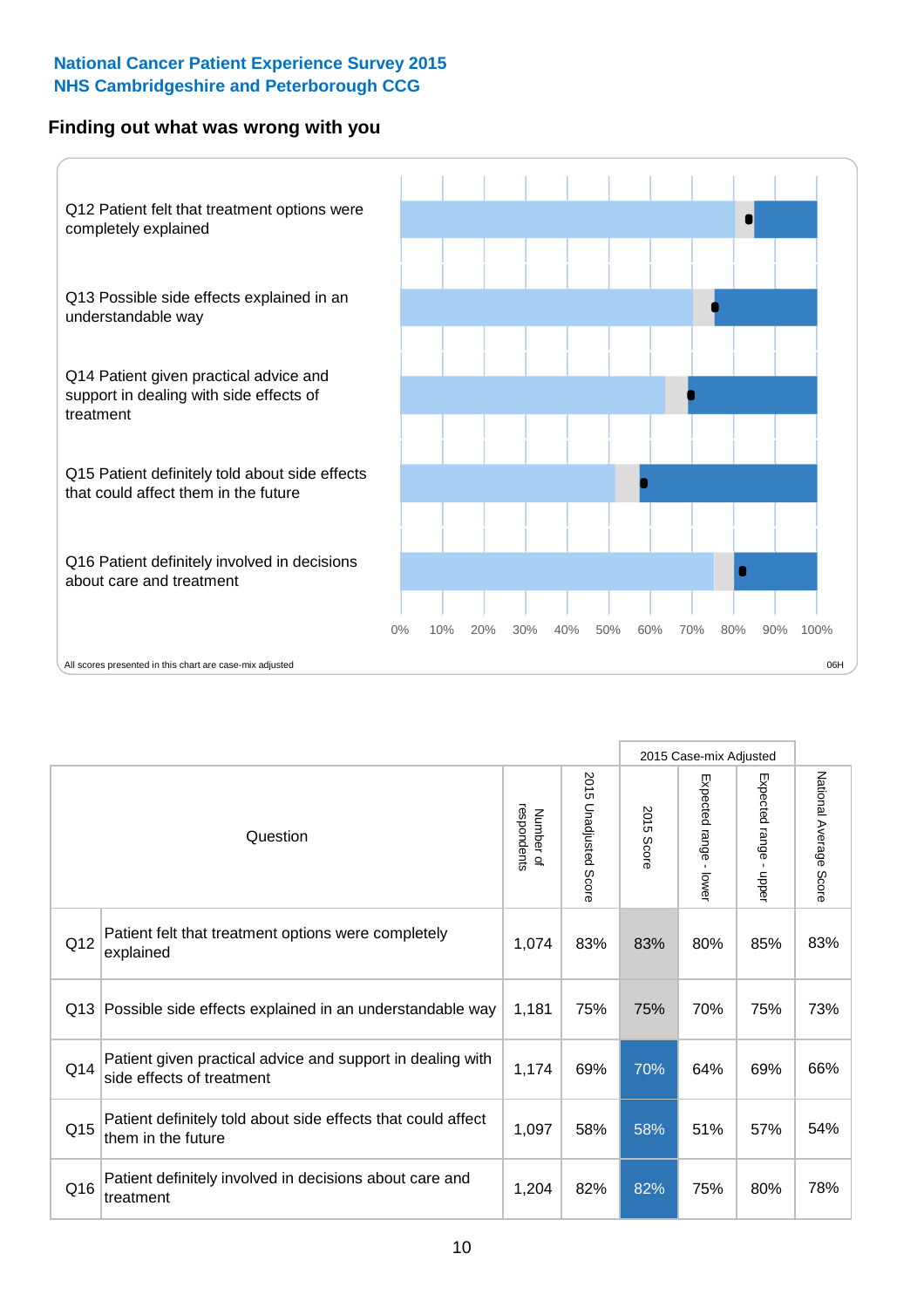### **Clinical Nurse Specialist**



|     |                                                                                     |                          |                       |               | 2015 Case-mix Adjusted  |                         |                        |
|-----|-------------------------------------------------------------------------------------|--------------------------|-----------------------|---------------|-------------------------|-------------------------|------------------------|
|     | Question                                                                            | respondents<br>Number of | 2015 Unadjusted Score | 2015<br>Score | Expected range<br>lower | Expected range<br>nbber | National Average Score |
| Q17 | Patient given the name of the CNS who would support<br>them through their treatment | 1,212                    | 92%                   | 92%           | 88%                     | 92%                     | 90%                    |
|     | Q18 Patient found it easy to contact their CNS                                      | 975                      | 85%                   | 85%           | 83%                     | 90%                     | 87%                    |
| Q19 | Get understandable answers to important questions all or<br>most of the time        | 931                      | 90%                   | 90%           | 86%                     | 91%                     | 89%                    |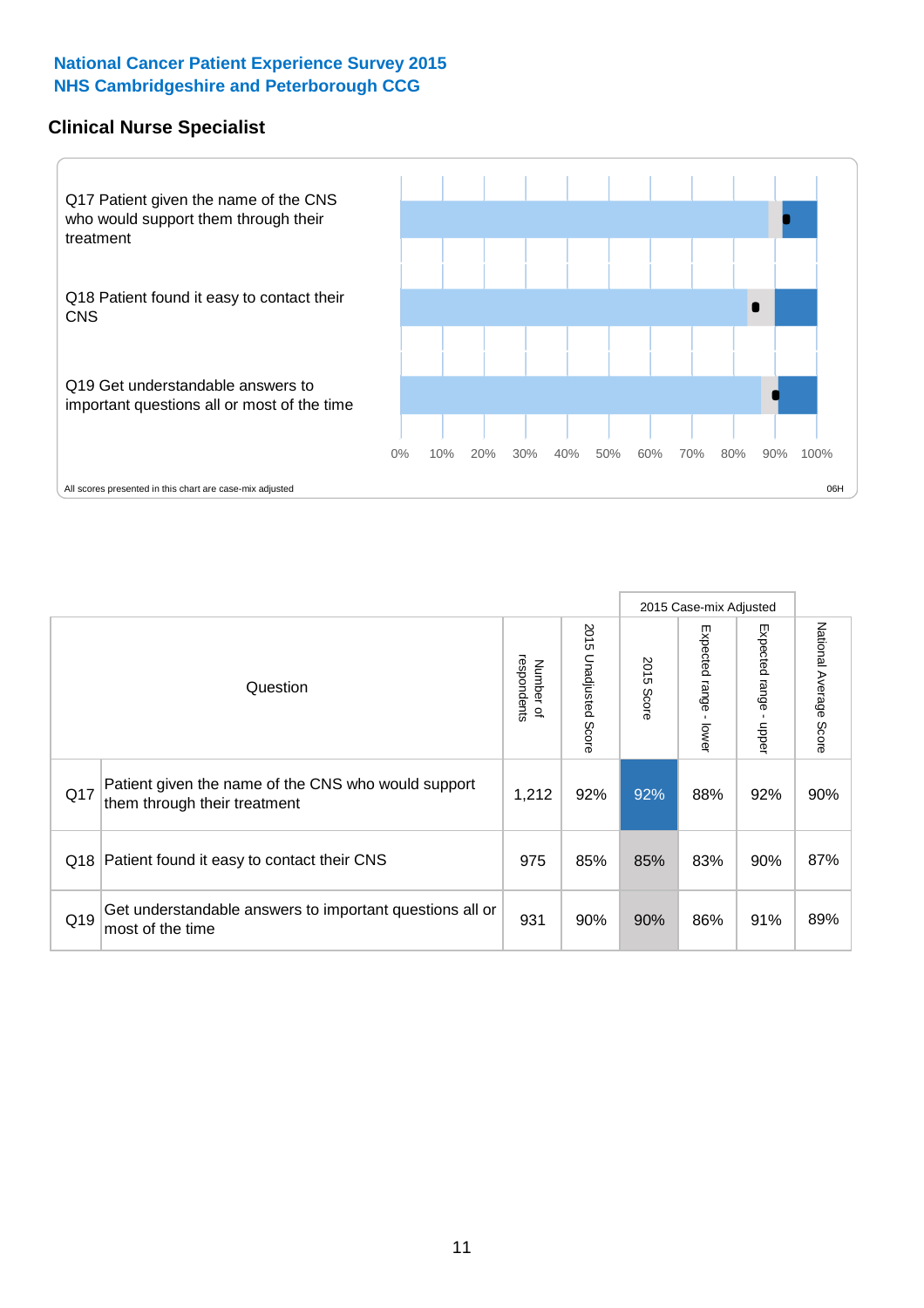#### **Support for people with cancer**



|                 | Question                                                                                   | respondents<br>Number of | 2015<br>Unadjusted Score | 2015<br>Score | 2015 Case-mix Adjusted<br>Expected range<br>- lower | Expected range<br>$\mathbf{r}$<br>nbber | National Average Score |
|-----------------|--------------------------------------------------------------------------------------------|--------------------------|--------------------------|---------------|-----------------------------------------------------|-----------------------------------------|------------------------|
| Q20             | Hospital staff gave information about support groups                                       | 887                      | 85%                      | 85%           | 80%                                                 | 86%                                     | 83%                    |
| Q <sub>21</sub> | Hospital staff gave information about impact cancer could<br>have on day to day activities | 783                      | 82%                      | 83%           | 78%                                                 | 84%                                     | 81%                    |
| Q22             | Hospital staff gave information on getting financial help                                  | 549                      | 50%                      | 50%           | 50%                                                 | 59%                                     | 55%                    |
| Q <sub>23</sub> | Hospital staff told patient they could get free prescriptions                              | 517                      | 82%                      | 82%           | 77%                                                 | 84%                                     | 80%                    |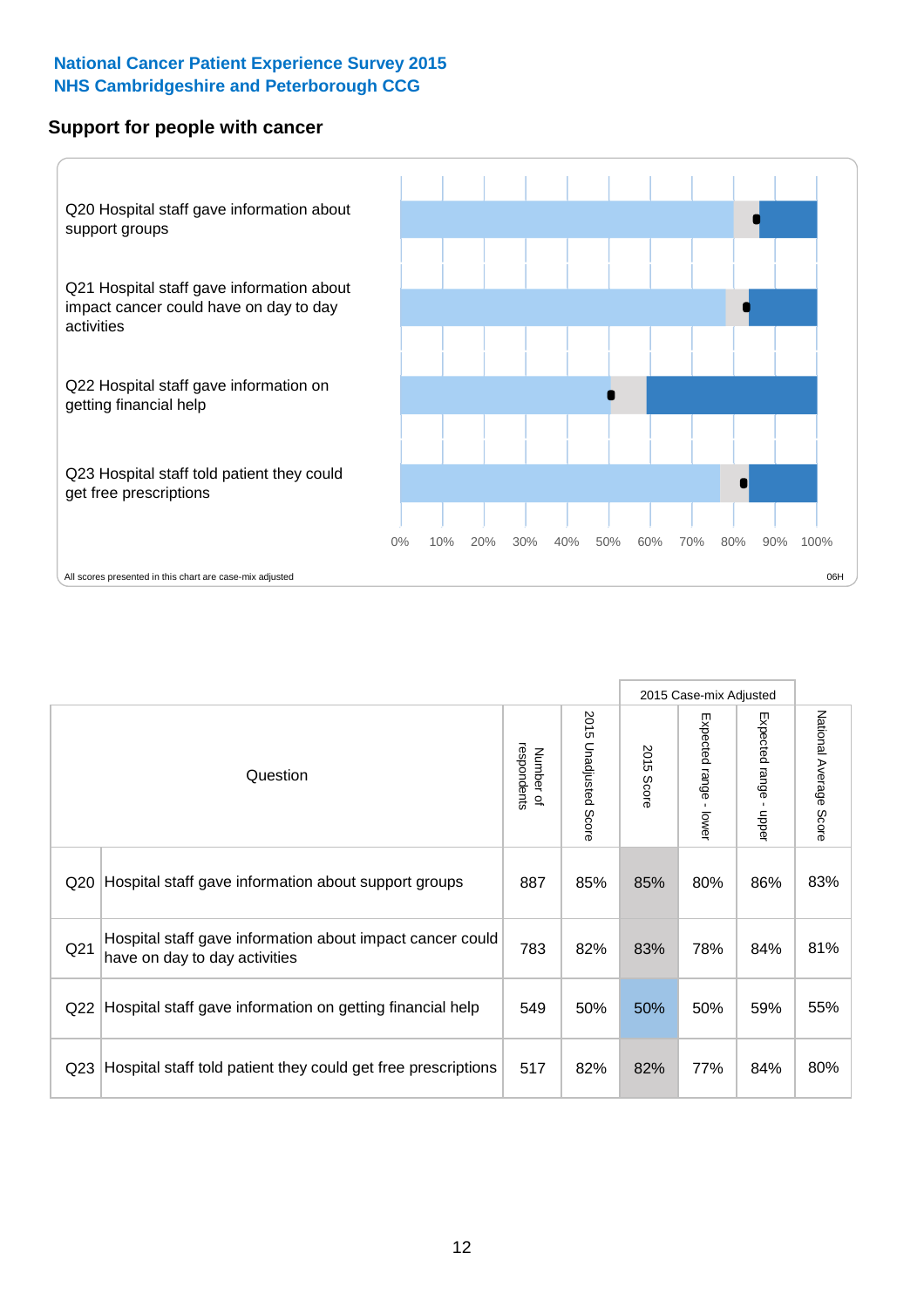## **Operations**



|     |                                                                 |                                              |                             |               | 2015 Case-mix Adjusted     |                           |                              |
|-----|-----------------------------------------------------------------|----------------------------------------------|-----------------------------|---------------|----------------------------|---------------------------|------------------------------|
|     | Question                                                        | respondents<br>Number<br>$\overline{\sigma}$ | 2015<br>Unadjusted<br>Score | 2015<br>Score | Expected<br>range<br>lower | Expected<br>range<br>dddn | National<br>Average<br>Score |
| Q26 | Staff explained how operation had gone in<br>understandable way | 683                                          | 81%                         | 81%           | 74%                        | 81%                       | 78%                          |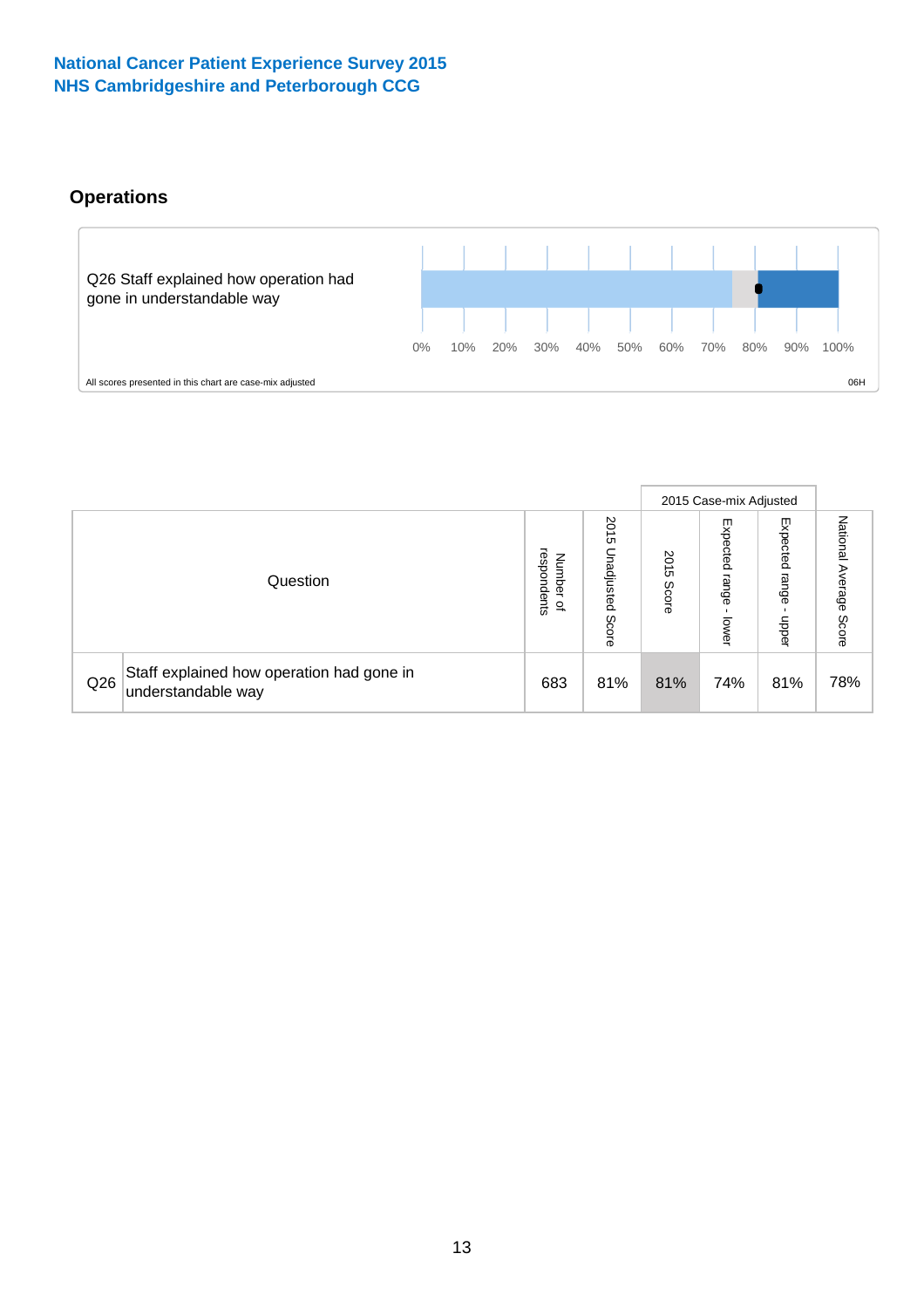## **Hospital care as an inpatient (Part 1 of 3)**



All scores presented in this chart are case-mix adjusted  $06H$ 

|                 |                                                                                           |                          |                                 |                      | 2015 Case-mix Adjusted                    |                                         |                        |
|-----------------|-------------------------------------------------------------------------------------------|--------------------------|---------------------------------|----------------------|-------------------------------------------|-----------------------------------------|------------------------|
|                 | Question                                                                                  | respondents<br>Number of | 2015<br><b>Unadjusted Score</b> | 2015<br><b>Score</b> | Expected range<br>$\blacksquare$<br>lower | Expected range<br>$\mathbf{I}$<br>nbber | National Average Score |
| Q28             | Groups of doctors or nurses did not talk in front of patient<br>as if they were not there | 763                      | 83%                             | 82%                  | 79%                                       | 84%                                     | 81%                    |
| Q29             | Patient had confidence and trust in all doctors treating<br>them                          | 762                      | 86%                             | 87%                  | 81%                                       | 87%                                     | 84%                    |
| Q30             | Patient's family or someone close definitely had<br>opportunity to talk to doctor         | 639                      | 70%                             | 70%                  | 69%                                       | 76%                                     | 72%                    |
| Q <sub>31</sub> | Patient had confidence and trust in all ward nurses                                       | 761                      | 74%                             | 74%                  | 69%                                       | 76%                                     | 72%                    |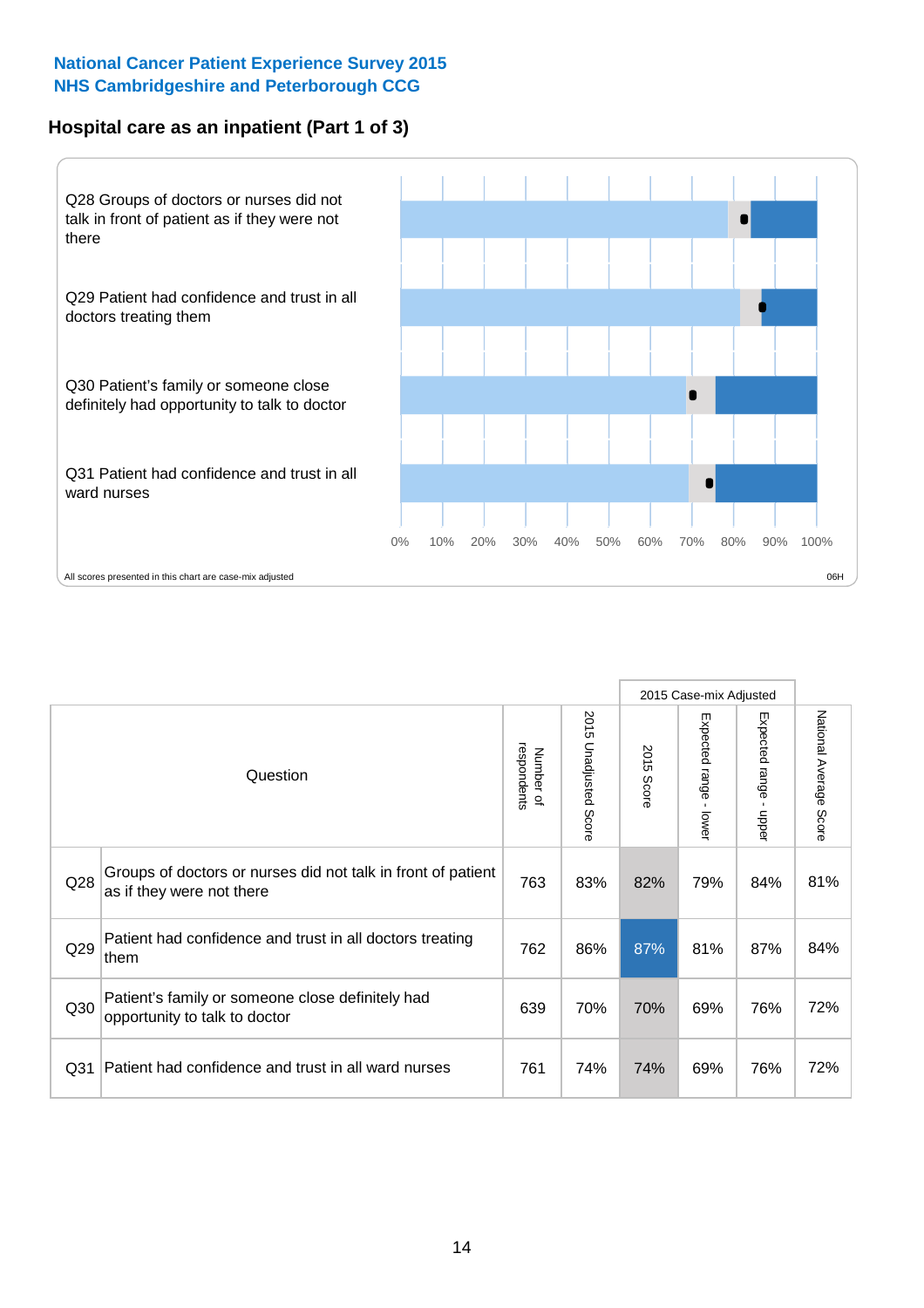## **Hospital care as an inpatient (Part 2 of 3)**



|                 |                                                                         |                          |                                 |               | 2015 Case-mix Adjusted |                        |                           |
|-----------------|-------------------------------------------------------------------------|--------------------------|---------------------------------|---------------|------------------------|------------------------|---------------------------|
|                 | Question                                                                | respondents<br>Number of | 2015<br><b>Unadjusted Score</b> | 2015<br>Score | Expected range - lower | Expected range - upper | National Average<br>Score |
| Q <sub>32</sub> | Always / nearly always enough nurses on duty                            | 759                      | 65%                             | 65%           | 63%                    | 69%                    | 66%                       |
| Q33             | All staff asked patient what name they preferred to be<br>called by     | 748                      | 66%                             | 66%           | 58%                    | 75%                    | 67%                       |
| Q <sub>34</sub> | Always given enough privacy when discussing condition<br>or treatment   | 759                      | 85%                             | 85%           | 82%                    | 87%                    | 85%                       |
| Q35             | Patient was able to discuss worries or fears with staff<br>during visit | 557                      | 52%                             | 53%           | 48%                    | 56%                    | 52%                       |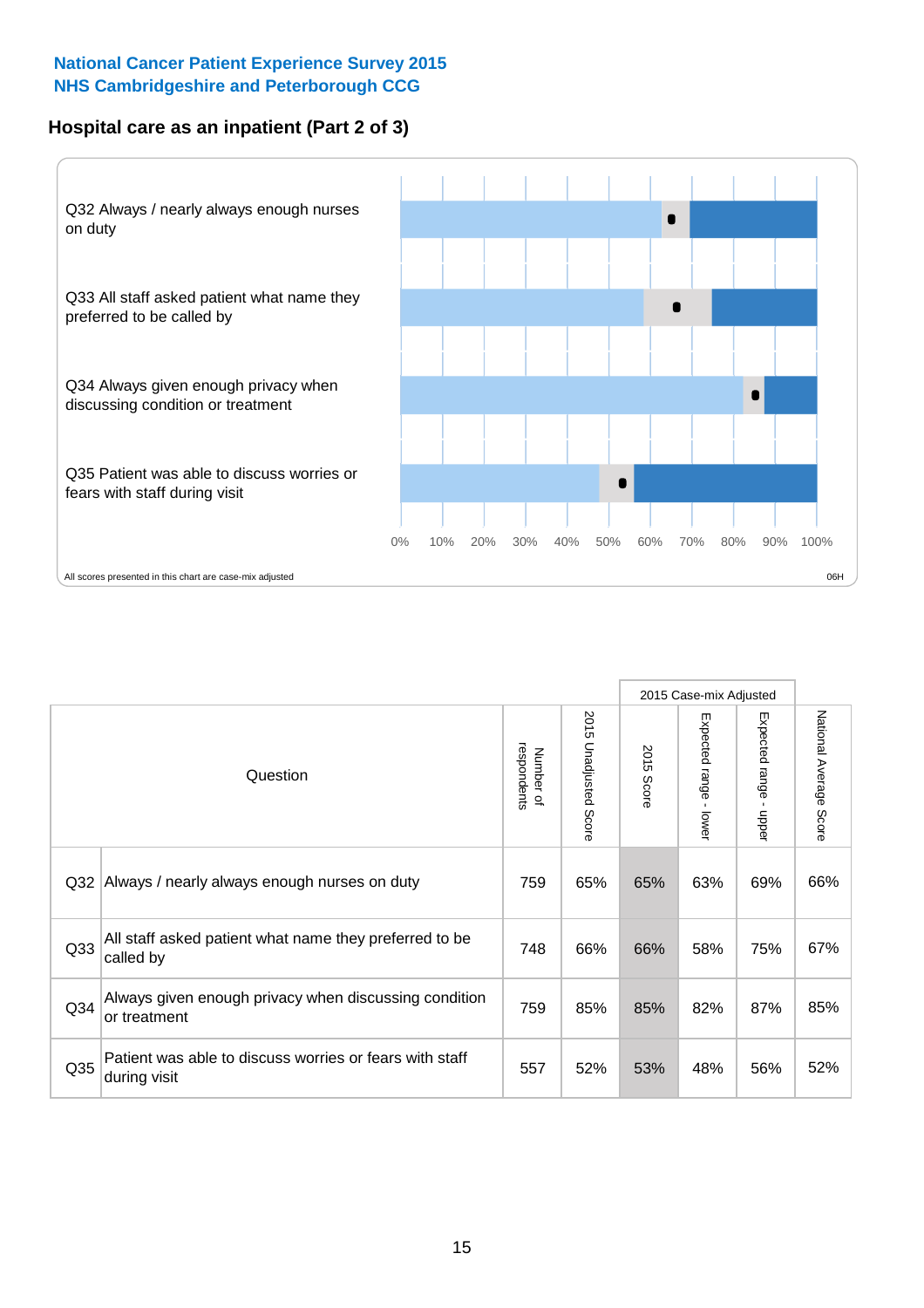## **Hospital care as an inpatient (Part 3 of 3)**



|     |                                                                                     |                          |                                 |               | 2015 Case-mix Adjusted  |                                           |                        |
|-----|-------------------------------------------------------------------------------------|--------------------------|---------------------------------|---------------|-------------------------|-------------------------------------------|------------------------|
|     | Question                                                                            | respondents<br>Number of | 2015<br><b>Unadjusted Score</b> | 2015<br>Score | Expected range<br>lower | Expected range<br>$\blacksquare$<br>nbber | National Average Score |
| Q36 | Hospital staff definitely did everything to help control pain                       | 660                      | 84%                             | 84%           | 81%                     | 87%                                       | 84%                    |
| Q37 | Always treated with respect and dignity by staff                                    | 756                      | 90%                             | 90%           | 85%                     | 90%                                       | 87%                    |
| Q38 | Given clear written information about what should / should<br>not do post discharge | 722                      | 86%                             | 86%           | 82%                     | 87%                                       | 84%                    |
| Q39 | Staff told patient who to contact if worried post discharge                         | 736                      | 95%                             | 95%           | 92%                     | 95%                                       | 94%                    |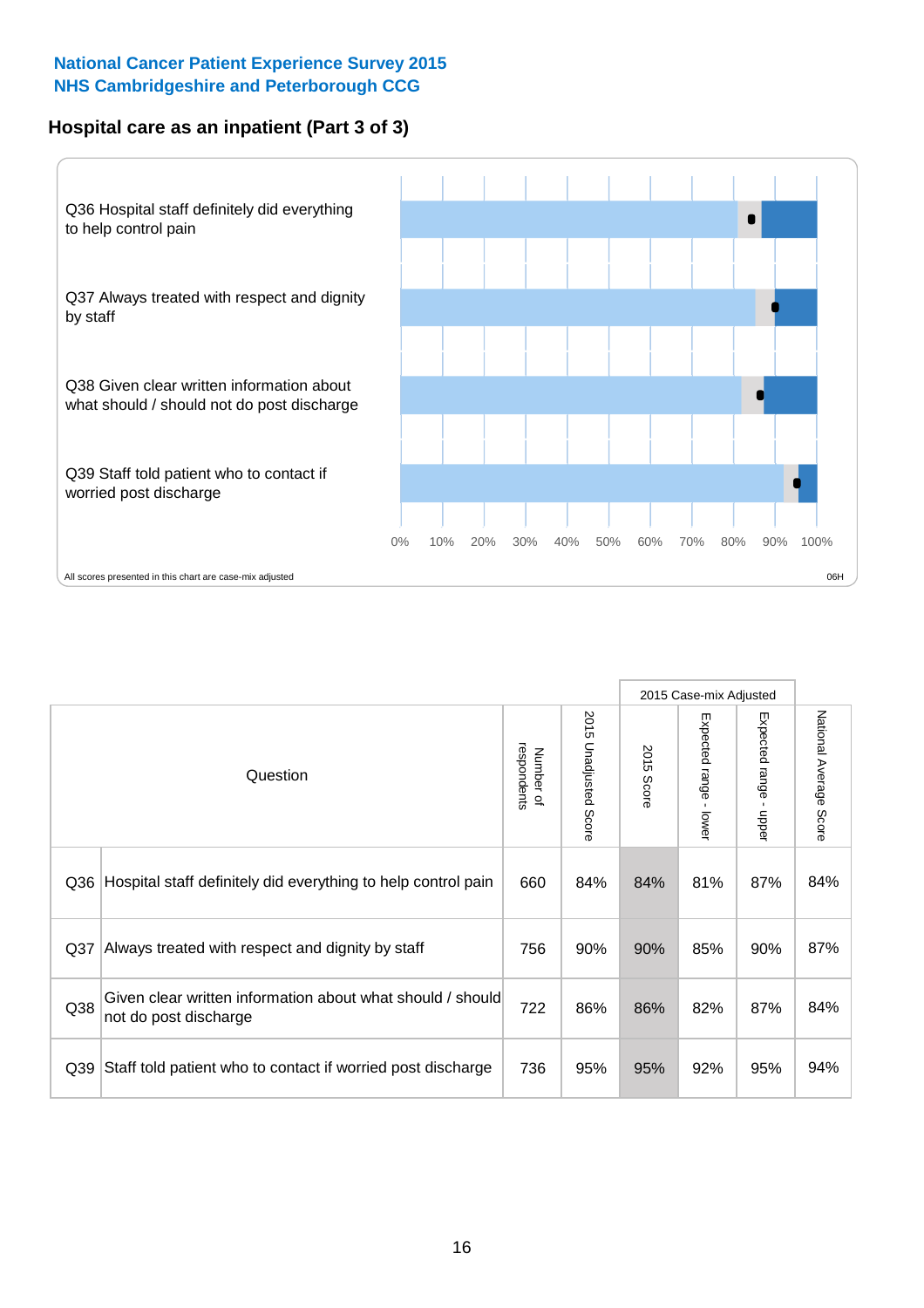## **Hospital care as a day patient / outpatient (Part 1 of 2)**



|     |                                                                                    |                          |                                 | 2015 Case-mix Adjusted |                                           |                                         |                        |
|-----|------------------------------------------------------------------------------------|--------------------------|---------------------------------|------------------------|-------------------------------------------|-----------------------------------------|------------------------|
|     | Question                                                                           | respondents<br>Number of | 2015<br><b>Unadjusted Score</b> | 2015<br><b>Score</b>   | Expected range<br>$\blacksquare$<br>lower | Expected range<br>$\mathbf{I}$<br>nbber | National Average Score |
| Q41 | Patient was able to discuss worries or fears with staff<br>during visit            | 916                      | 73%                             | 73%                    | 67%                                       | 73%                                     | 70%                    |
| Q42 | Doctor had the right notes and other documentation with<br>them                    | 1,109                    | 95%                             | 95%                    | 94%                                       | 97%                                     | 96%                    |
| Q44 | Beforehand patient had all information needed about<br>radiotherapy treatment      | 351                      | 84%                             | 85%                    | 82%                                       | 90%                                     | 86%                    |
| Q45 | Patient given understandable information about whether<br>radiotherapy was working | 304                      | 63%                             | 64%                    | 54%                                       | 65%                                     | 60%                    |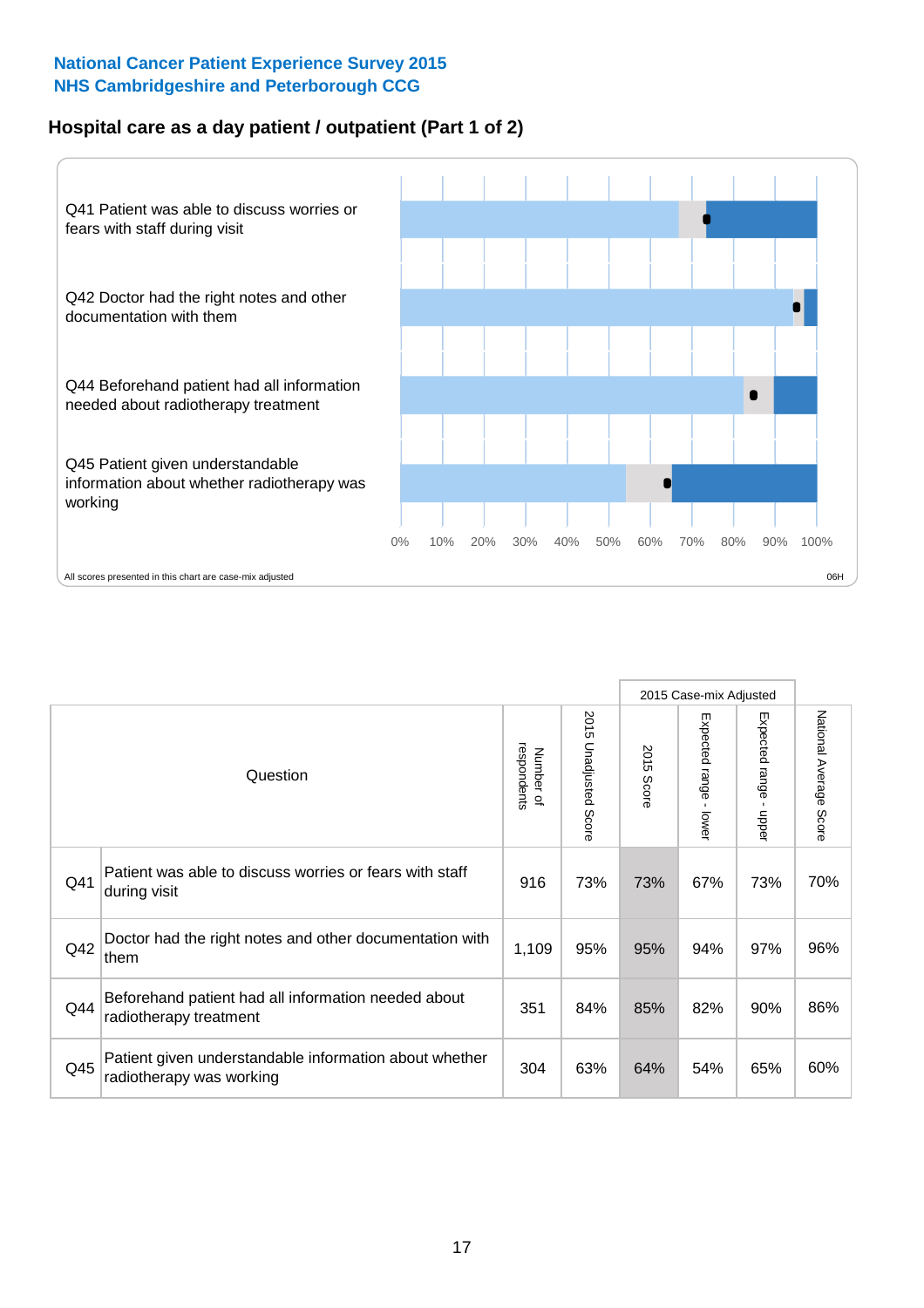## **Hospital care as a day patient / outpatient (Part 2 of 2)**



|     |                                                                                    |                                       |                             | 2015 Case-mix Adjusted |                             |                         |                           |
|-----|------------------------------------------------------------------------------------|---------------------------------------|-----------------------------|------------------------|-----------------------------|-------------------------|---------------------------|
|     | Question                                                                           | respondents<br>Number<br>$\mathbf{Q}$ | 2015<br>Unadjusted<br>Score | 2015<br>Score          | Expected<br>Irange<br>lower | Expected range<br>doper | National Average<br>Score |
| Q47 | Beforehand patient had all information needed about<br>chemotherapy treatment      | 666                                   | 83%                         | 83%                    | 82%                         | 87%                     | 84%                       |
| Q48 | Patient given understandable information about whether<br>chemotherapy was working | 613                                   | 74%                         | 74%                    | 64%                         | 72%                     | 68%                       |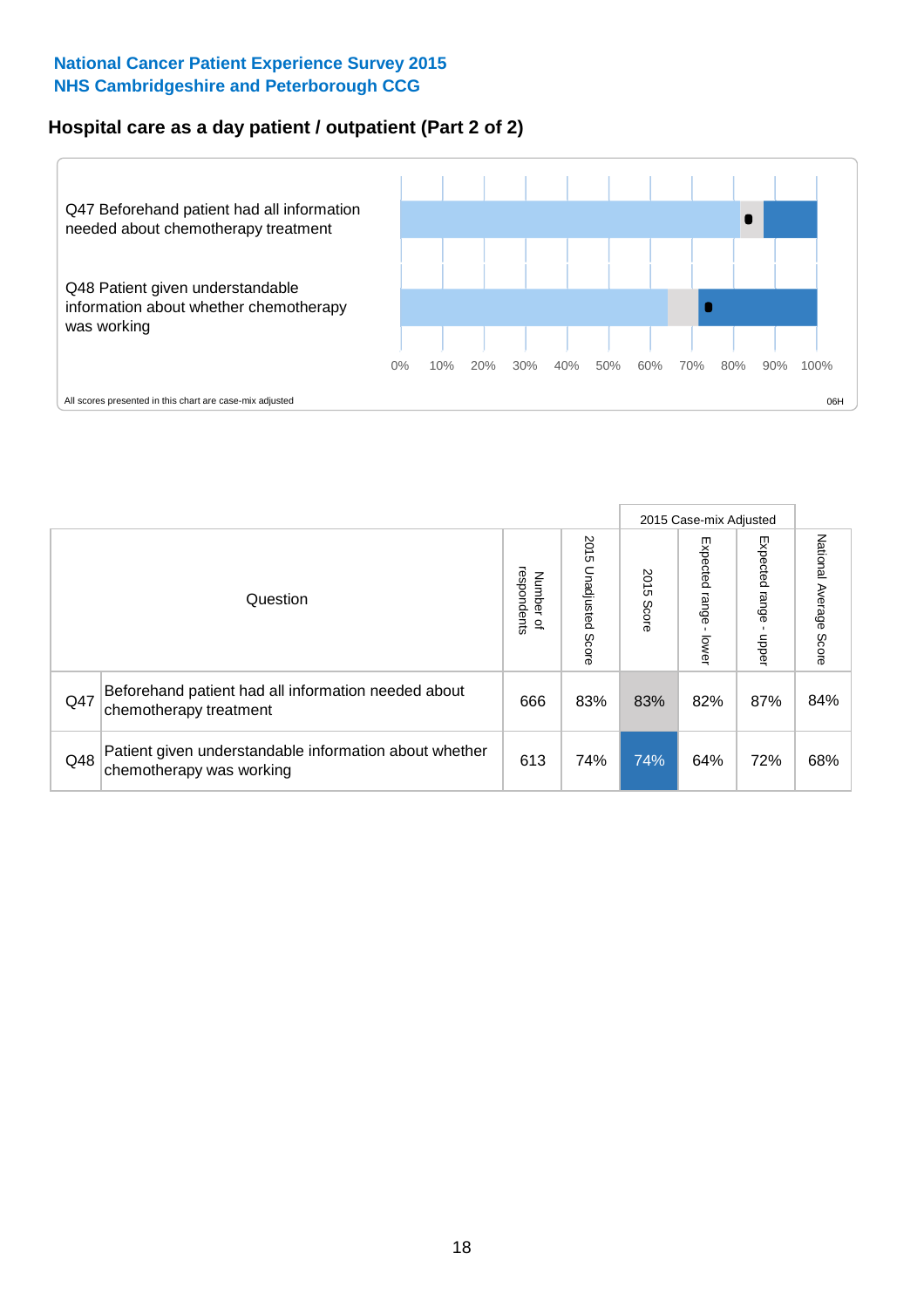#### **Home care and support**



|     |                                                                                                     |                          |                          |               | 2015 Case-mix Adjusted       |                         |                        |
|-----|-----------------------------------------------------------------------------------------------------|--------------------------|--------------------------|---------------|------------------------------|-------------------------|------------------------|
|     | Question                                                                                            | respondents<br>Number of | 2015 Unadjusted<br>Score | 2015<br>Score | Expected<br>I range<br>lower | Expected range<br>nbber | National Average Score |
| Q49 | Hospital staff gave family or someone close all the<br>information needed to help with care at home | 979                      | 59%                      | 60%           | 54%                          | 61%                     | 58%                    |
| Q50 | Patient definitely given enough support from health or<br>social services during treatment          | 566                      | 56%                      | 55%           | 48%                          | 60%                     | 54%                    |
| Q51 | Patient definitely given enough support from health or<br>social services after treatment           | 324                      | 44%                      | 43%           | 39%                          | 50%                     | 45%                    |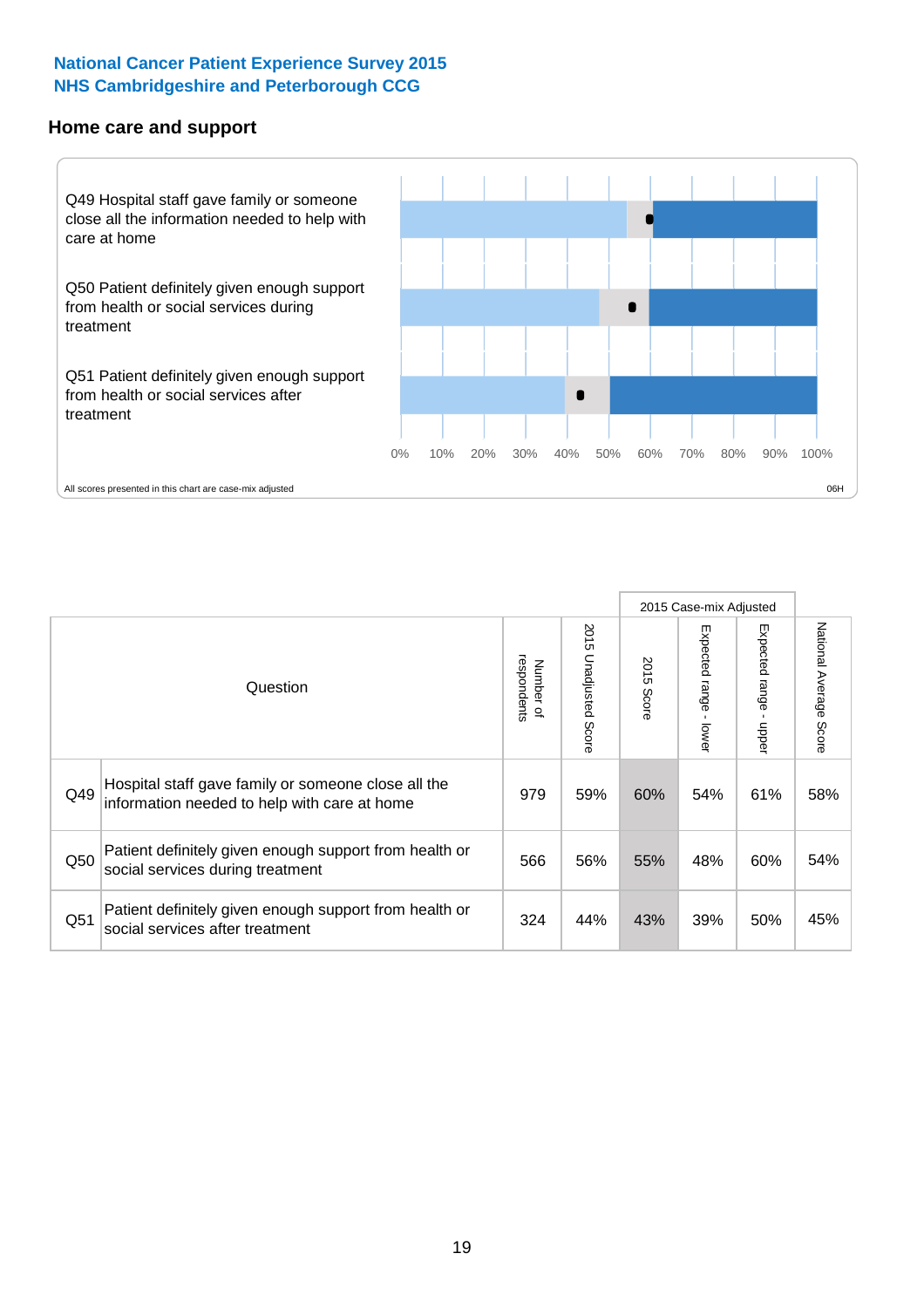#### **Care from your general practice**



|     |                                                                           |                                       |                             | 2015 Case-mix Adjusted |                         |                         |                           |
|-----|---------------------------------------------------------------------------|---------------------------------------|-----------------------------|------------------------|-------------------------|-------------------------|---------------------------|
|     | Question                                                                  | respondents<br>Number<br>$\mathbf{Q}$ | 2015<br>Unadjusted<br>Score | 2015<br>Score          | Expected range<br>lower | Expected range<br>doper | National Average<br>Score |
| Q52 | GP given enough information about patient's condition<br>and treatment    | 1,050                                 | 97%                         | 96%                    | 94%                     | 97%                     | 95%                       |
| Q53 | Practice staff definitely did everything they could to<br>support patient | 859                                   | 64%                         | 63%                    | 59%                     | 66%                     | 63%                       |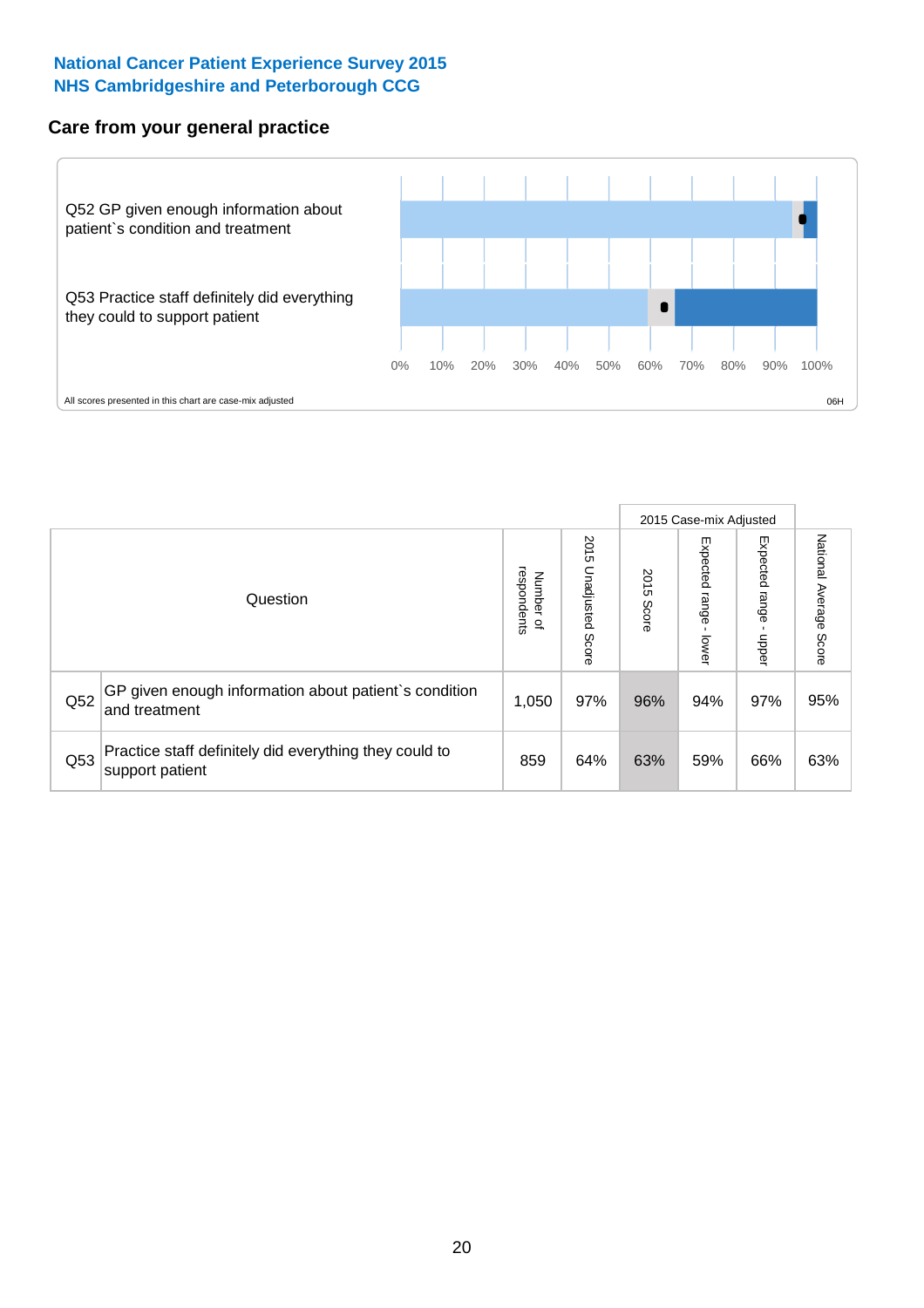## **Your overall NHS care (Part 1 of 2)**



|     |                                                                    |                          |                                 | 2015 Case-mix Adjusted |                         |                                           |                        |
|-----|--------------------------------------------------------------------|--------------------------|---------------------------------|------------------------|-------------------------|-------------------------------------------|------------------------|
|     | Question                                                           | respondents<br>Number of | 2015<br><b>Unadjusted Score</b> | 2015<br><b>Score</b>   | Expected range<br>lower | Expected range<br>$\blacksquare$<br>nbber | National Average Score |
| Q54 | Hospital and community staff always worked well together           | 1,195                    | 65%                             | 65%                    | 57%                     | 64%                                       | 61%                    |
| Q55 | Patient given a care plan                                          | 963                      | 34%                             | 35%                    | 30%                     | 36%                                       | 33%                    |
| Q56 | Overall the administration of the care was very good /<br>good     | 1,248                    | 92%                             | 92%                    | 87%                     | 91%                                       | 89%                    |
| Q57 | Length of time for attending clinics and appointments was<br>right | 1,230                    | 65%                             | 65%                    | 60%                     | 71%                                       | 66%                    |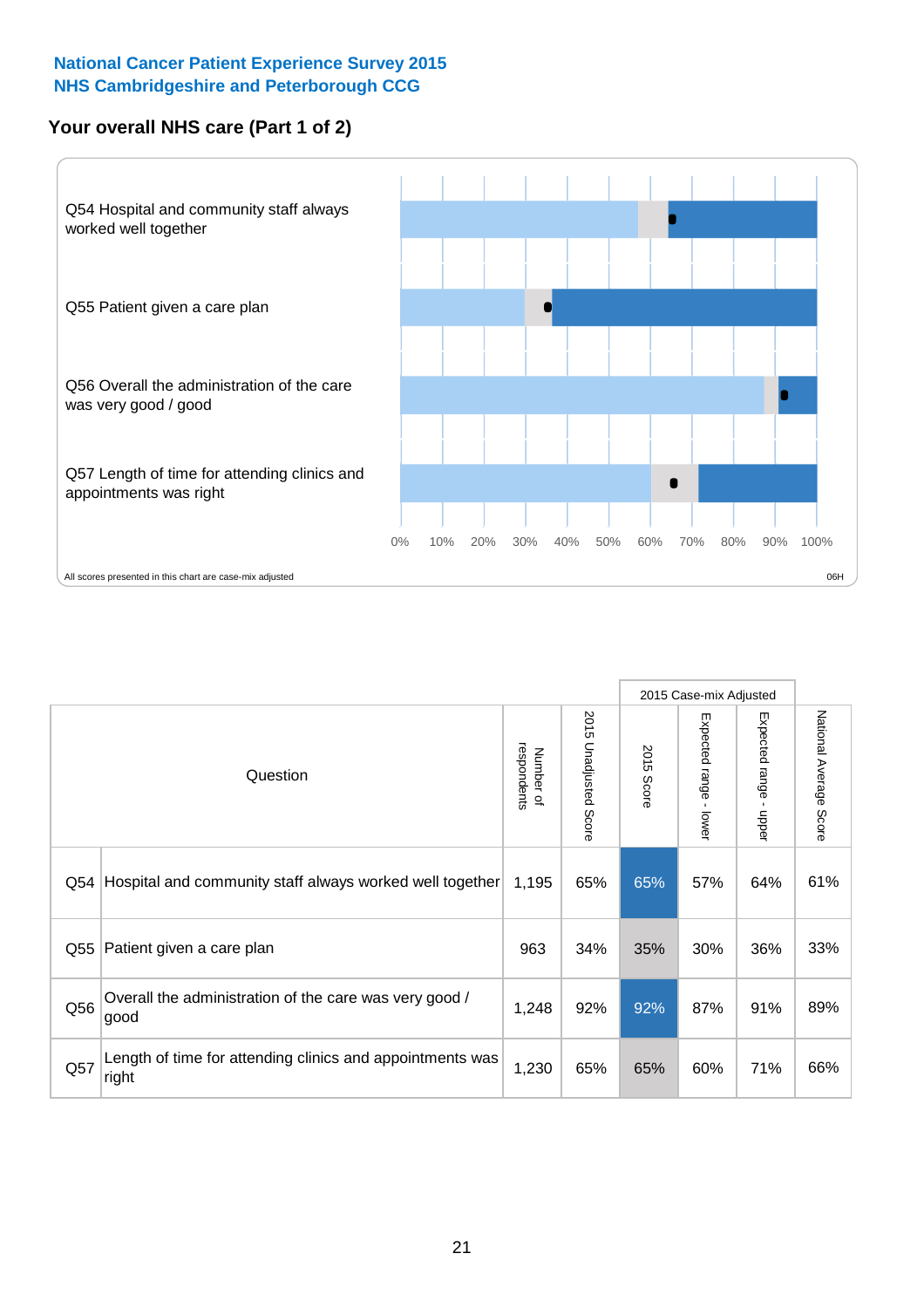## **Your overall NHS care (Part 2 of 2)**



|     |                                                       |                                         |                             | 2015 Case-mix Adjusted |                            |                            |                        |
|-----|-------------------------------------------------------|-----------------------------------------|-----------------------------|------------------------|----------------------------|----------------------------|------------------------|
|     | Question                                              | respondents<br>Number<br>$\overline{a}$ | 2015<br>Jnadjusted<br>Score | 2015<br>Score          | Expected<br>range<br>lower | Expected<br>range<br>dpper | National Average Score |
| Q58 | Taking part in cancer research discussed with patient | 1,180                                   | 37%                         | 38%                    | 22%                        | 34%                        | 28%                    |



|     |                                                                        |                                              |                             | 2015 Case-mix Adjusted |                                                    |                                                       |                              |
|-----|------------------------------------------------------------------------|----------------------------------------------|-----------------------------|------------------------|----------------------------------------------------|-------------------------------------------------------|------------------------------|
|     | Question                                                               | respondents<br>Number<br>$\overline{\sigma}$ | 2015<br>Unadjusted<br>Score | 2015<br>Score          | OWer<br>limit<br>range<br>$\mathsf{a}$<br>expected | Upper<br>limit<br>range<br>$\overline{a}$<br>expected | National<br>Average<br>Score |
| Q59 | Patient's average rating of care scored from very poor to<br>very good | 1,232                                        | 8.8                         | 8.8                    | 8.6                                                | 8.8                                                   | 8.7                          |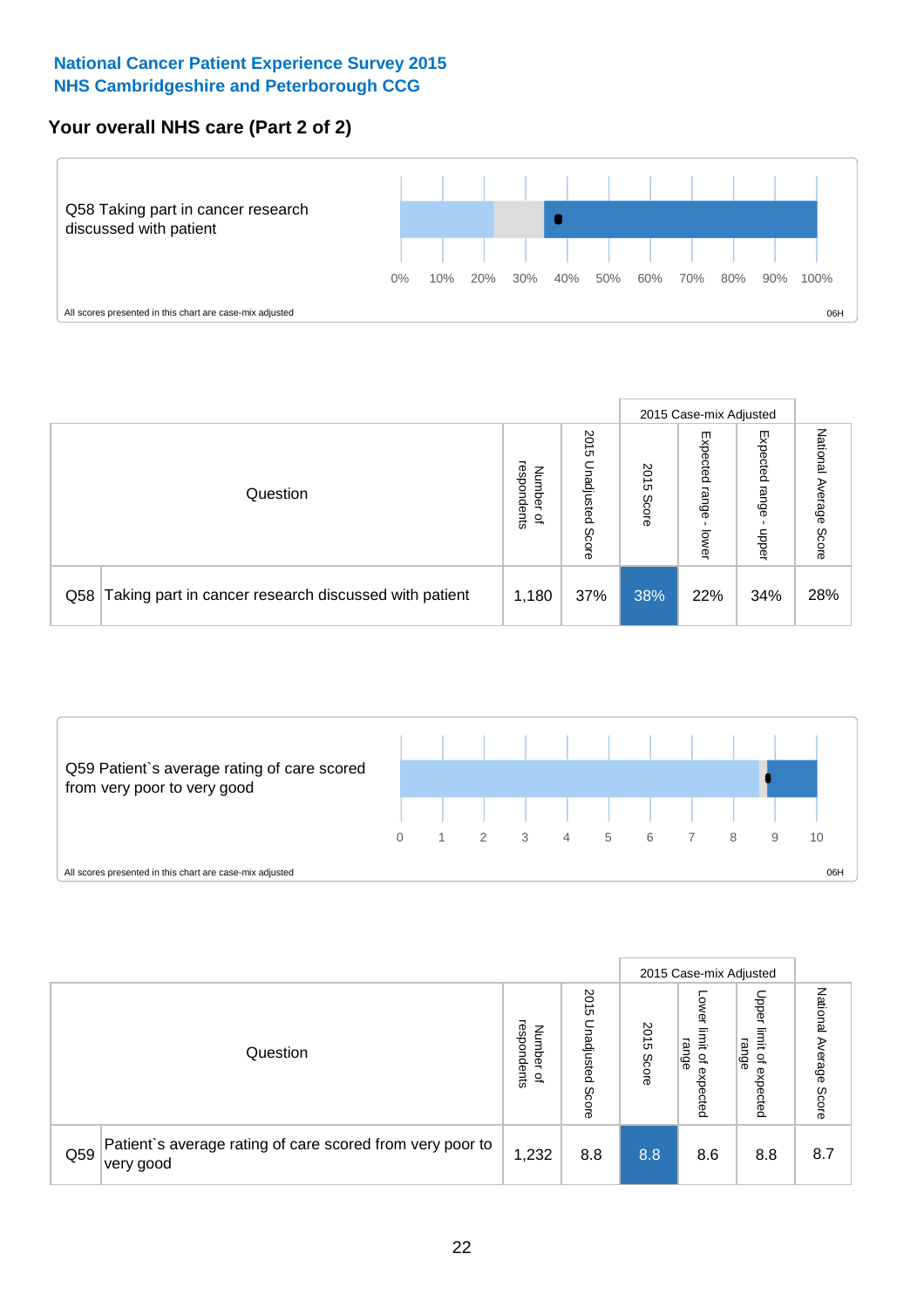## **Comparisons by tumour group for this CCG**

The following tables show the unadjusted CCG and the national percentage scores for each question broken down by tumour group. Where a cell in the table contains an asterisk this indicates that the number of patients in that group was below 21 and too small to display. Where a cell in the table contains "n.a." this indicates that there were no respondents for that tumour group.

## **Seeing your GP**

|                      | Q1. Saw GP once /<br>had to go to hospital | twice before being told | Q2. Patient thought<br>they were seen as<br>soon as necessary |                 |  |
|----------------------|--------------------------------------------|-------------------------|---------------------------------------------------------------|-----------------|--|
| <b>Cancer type</b>   | This CCG <sup>\$</sup>                     | <b>National</b>         | This CCG <sup>\$</sup>                                        | <b>National</b> |  |
| Brain / CNS          | $\star$                                    | 60%                     | $\star$                                                       | 77%             |  |
| <b>Breast</b>        | 96%                                        | 93%                     | 91%                                                           | 88%             |  |
| Colorectal / LGT     | 71%                                        | 72%                     | 77%                                                           | 80%             |  |
| Gynaecological       | 72%                                        | 75%                     | 72%                                                           | 78%             |  |
| Haematological       | 60%                                        | 64%                     | 80%                                                           | 80%             |  |
| <b>Head and Neck</b> | 82%                                        | 77%                     | 79%                                                           | 79%             |  |
| Lung                 | 67%                                        | 69%                     | 93%                                                           | 83%             |  |
| Prostate             | 80%                                        | 79%                     | 88%                                                           | 85%             |  |
| Sarcoma              | $\star$                                    | 64%                     | $\star$                                                       | 69%             |  |
| <b>Skin</b>          | 86%                                        | 91%                     | 87%                                                           | 87%             |  |
| <b>Upper Gastro</b>  | 64%                                        | 70%                     | 73%                                                           | 78%             |  |
| Urological           | 82%                                        | 81%                     | 94%                                                           | 84%             |  |
| Other                | 67%                                        | 70%                     | 76%                                                           | 78%             |  |
| <b>All Cancers</b>   | 75%                                        | 76%                     | 84%                                                           | 82%             |  |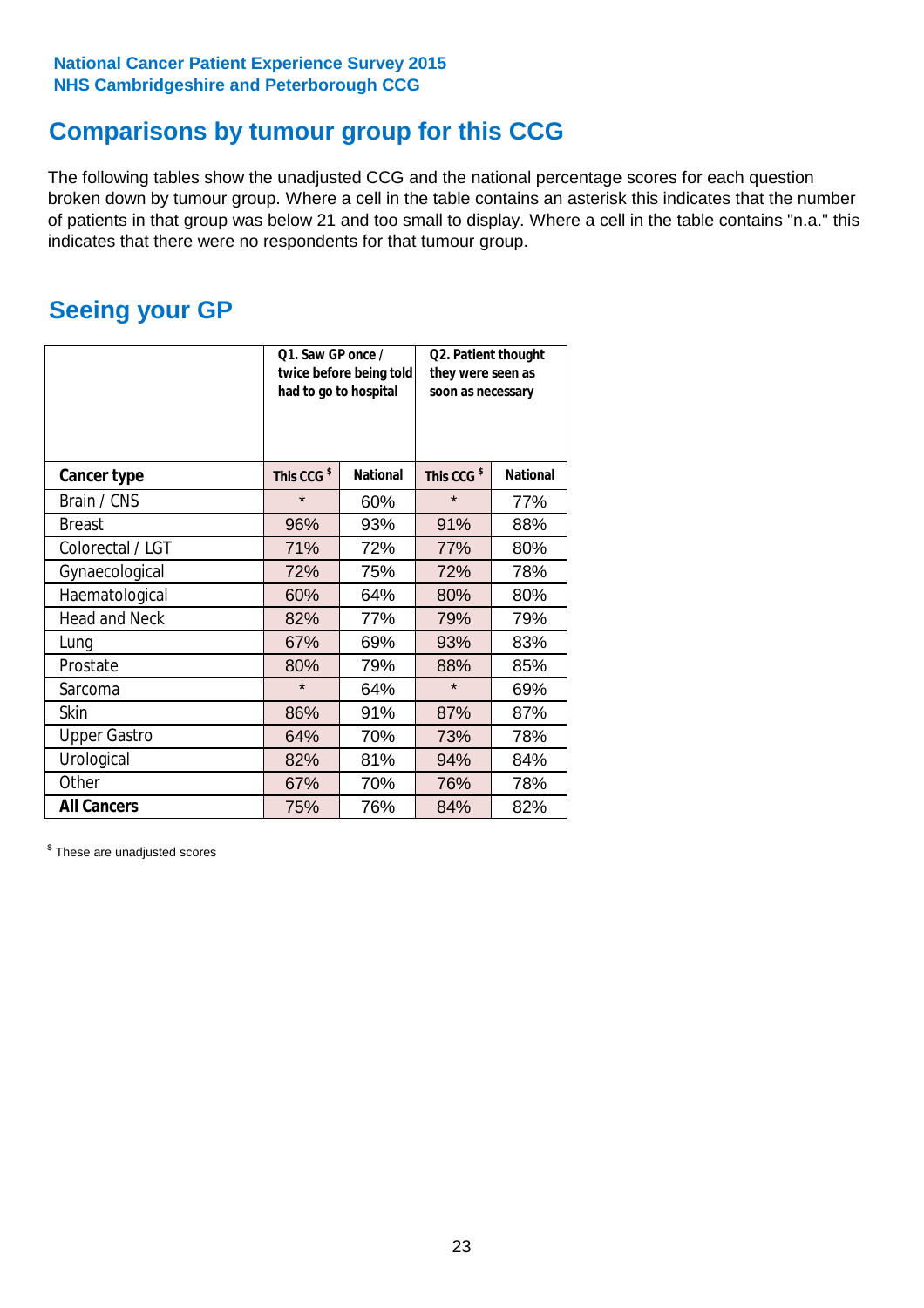# **Diagnostic tests**

|                      | be done was about<br>right | Q6. The length of time<br>waiting for the test to | Q7. Given complete<br>explanation of test<br>results in<br>understandable way |                 |  |
|----------------------|----------------------------|---------------------------------------------------|-------------------------------------------------------------------------------|-----------------|--|
| <b>Cancer type</b>   | This CCG <sup>\$</sup>     | <b>National</b>                                   | This CCG <sup>\$</sup>                                                        | <b>National</b> |  |
| Brain / CNS          | $\star$                    | 87%                                               | $\star$                                                                       | 69%             |  |
| <b>Breast</b>        | 95%                        | 90%                                               | 90%                                                                           | 82%             |  |
| Colorectal / LGT     | 83%                        | 86%                                               | 81%                                                                           | 81%             |  |
| Gynaecological       | 80%                        | 84%                                               | 71%                                                                           | 76%             |  |
| Haematological       | 90%                        | 87%                                               | 76%                                                                           | 76%             |  |
| <b>Head and Neck</b> | 74%                        | 84%                                               | 64%                                                                           | 77%             |  |
| Lung                 | 91%                        | 87%                                               | 84%                                                                           | 78%             |  |
| Prostate             | 92%                        | 85%                                               | 88%                                                                           | 79%             |  |
| Sarcoma              | $\star$                    | 81%                                               | $\star$                                                                       | 77%             |  |
| Skin                 | 89%                        | 89%                                               | 93%                                                                           | 85%             |  |
| <b>Upper Gastro</b>  | 82%                        | 83%                                               | 78%                                                                           | 77%             |  |
| Urological           | 91%                        | 85%                                               | 82%                                                                           | 78%             |  |
| Other                | 92%                        | 85%                                               | 83%                                                                           | 76%             |  |
| <b>All Cancers</b>   | 90%                        | 87%                                               | 83%                                                                           | 79%             |  |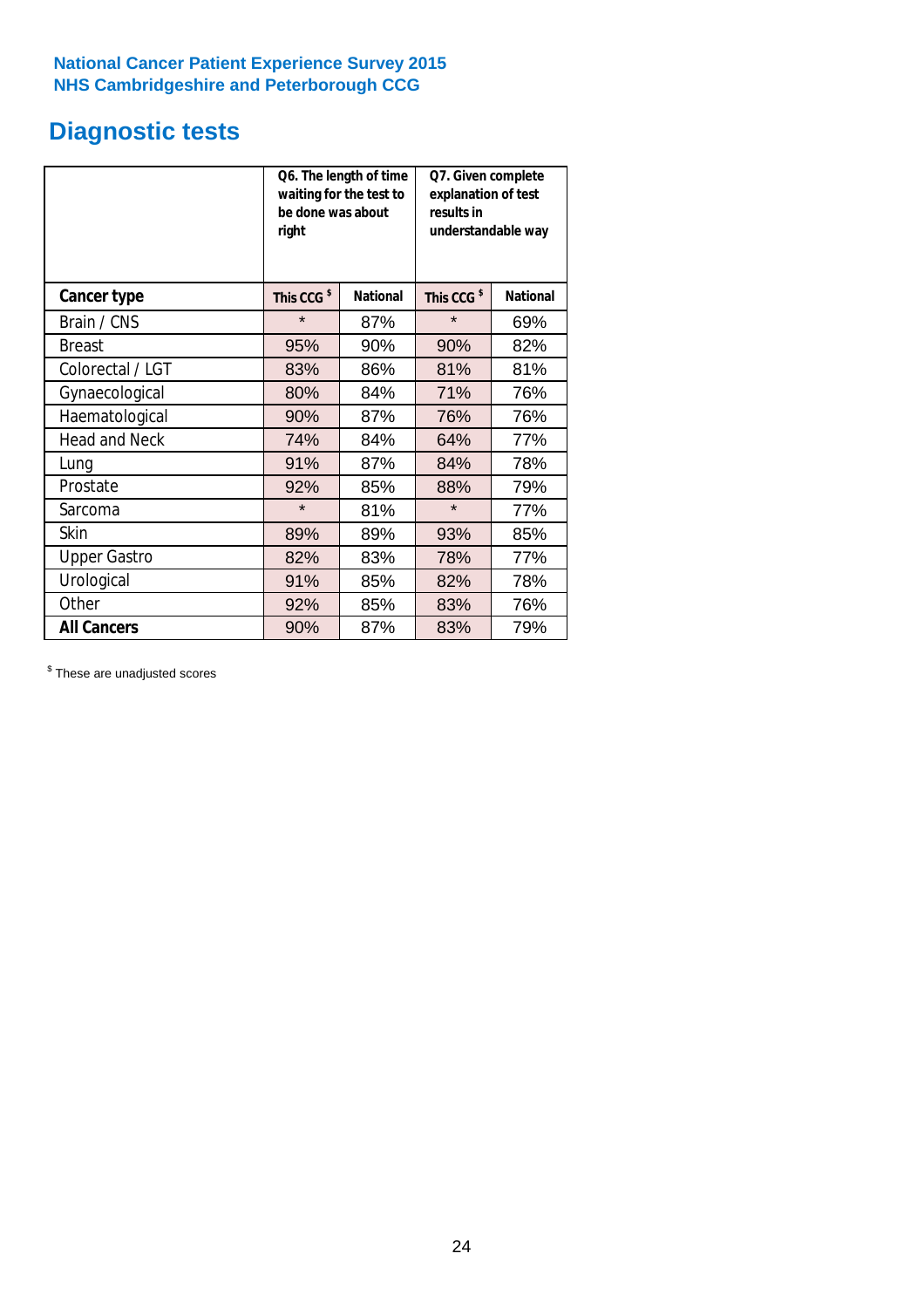## **Finding out what was wrong with you**

|                      | Q8. Patient told they<br>could bring a family<br>member or friend<br>when first told they<br>had cancer |                 | Q9. Patient felt they<br>were told sensitively<br>that they had cancer |                 | Q10. Patient<br>completely understood<br>the explanation of<br>what was wrong |                 | Q11. Patient given<br>easy to understand<br>written information<br>about the type of<br>cancer they had |                 |
|----------------------|---------------------------------------------------------------------------------------------------------|-----------------|------------------------------------------------------------------------|-----------------|-------------------------------------------------------------------------------|-----------------|---------------------------------------------------------------------------------------------------------|-----------------|
| Cancer type          | This CCG <sup>\$</sup>                                                                                  | <b>National</b> | This CCG <sup>\$</sup>                                                 | <b>National</b> | This CCG <sup>\$</sup>                                                        | <b>National</b> | This CCG <sup>\$</sup>                                                                                  | <b>National</b> |
| Brain / CNS          | $\star$                                                                                                 | 85%             | $\star$                                                                | 79%             | $\star$                                                                       | 60%             | $\star$                                                                                                 | 62%             |
| <b>Breast</b>        | 82%                                                                                                     | 83%             | 88%                                                                    | 88%             | 82%                                                                           | 78%             | 86%                                                                                                     | 76%             |
| Colorectal / LGT     | 84%                                                                                                     | 83%             | 87%                                                                    | 85%             | 79%                                                                           | 79%             | 71%                                                                                                     | 71%             |
| Gynaecological       | 74%                                                                                                     | 75%             | 85%                                                                    | 83%             | 69%                                                                           | 73%             | 74%                                                                                                     | 69%             |
| Haematological       | 76%                                                                                                     | 75%             | 83%                                                                    | 83%             | 65%                                                                           | 60%             | 80%                                                                                                     | 74%             |
| <b>Head and Neck</b> | 54%                                                                                                     | 73%             | 79%                                                                    | 85%             | 71%                                                                           | 75%             | 48%                                                                                                     | 61%             |
| Lung                 | 77%                                                                                                     | 80%             | 81%                                                                    | 83%             | 86%                                                                           | 75%             | 70%                                                                                                     | 66%             |
| Prostate             | 83%                                                                                                     | 80%             | 90%                                                                    | 84%             | 81%                                                                           | 78%             | 88%                                                                                                     | 80%             |
| Sarcoma              | $\star$                                                                                                 | 77%             | $\star$                                                                | 82%             | $\star$                                                                       | 63%             | $\star$                                                                                                 | 61%             |
| Skin                 | 77%                                                                                                     | 71%             | 93%                                                                    | 90%             | 94%                                                                           | 83%             | 71%                                                                                                     | 84%             |
| <b>Upper Gastro</b>  | 83%                                                                                                     | 79%             | 84%                                                                    | 79%             | 77%                                                                           | 72%             | 75%                                                                                                     | 64%             |
| Urological           | 68%                                                                                                     | 74%             | 86%                                                                    | 82%             | 76%                                                                           | 76%             | 74%                                                                                                     | 71%             |
| Other                | 81%                                                                                                     | 77%             | 85%                                                                    | 82%             | 75%                                                                           | 72%             | 65%                                                                                                     | 61%             |
| <b>All Cancers</b>   | 78%                                                                                                     | 79%             | 86%                                                                    | 84%             | 77%                                                                           | 73%             | 76%                                                                                                     | 72%             |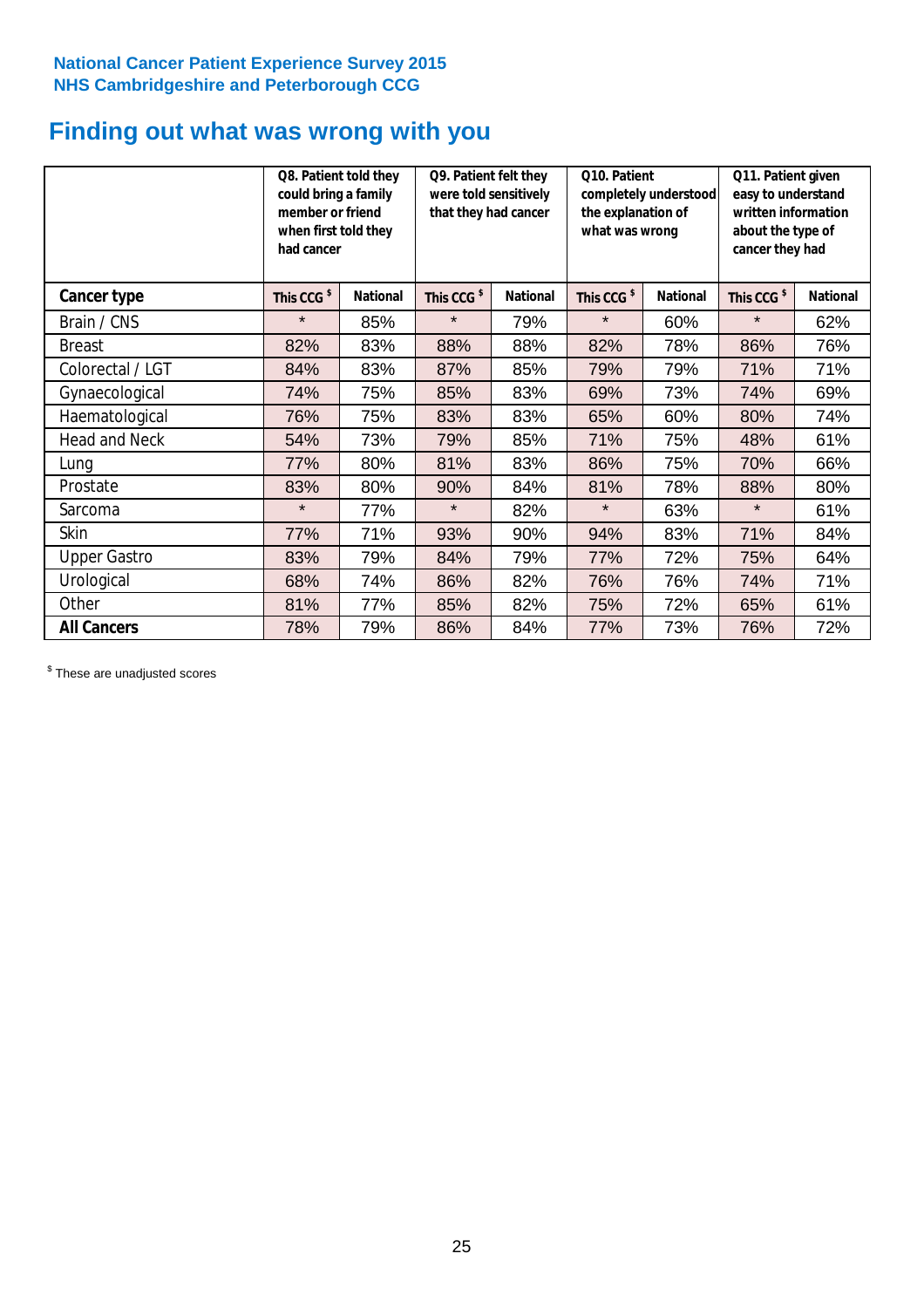## **Deciding the best treatment for you**

|                      | treatment options<br>were completely<br>explained | 012. Patient felt that | O13. Possible side<br>understandable way | effects explained in an | Q14. Patient given<br>practical advice and<br>support in dealing with<br>side effects of<br>treatment<br>This CCG <sup>\$</sup> |                 |  |
|----------------------|---------------------------------------------------|------------------------|------------------------------------------|-------------------------|---------------------------------------------------------------------------------------------------------------------------------|-----------------|--|
| <b>Cancer type</b>   | This CCG <sup>\$</sup>                            | <b>National</b>        | This CCG <sup>\$</sup>                   | <b>National</b>         |                                                                                                                                 | <b>National</b> |  |
| Brain / CNS          | $\star$                                           | 80%                    | $\star$                                  | 71%                     | $\star$                                                                                                                         | 62%             |  |
| <b>Breast</b>        | 85%                                               | 84%                    | 77%                                      | 76%                     | 75%                                                                                                                             | 69%             |  |
| Colorectal / LGT     | 86%                                               | 85%                    | 72%                                      | 75%                     | 71%                                                                                                                             | 68%             |  |
| Gynaecological       | 74%                                               | 84%                    | 77%                                      | 76%                     | 68%                                                                                                                             | 68%             |  |
| Haematological       | 82%                                               | 81%                    | 72%                                      | 69%                     | 69%                                                                                                                             | 65%             |  |
| <b>Head and Neck</b> | 83%                                               | 85%                    | 85%                                      | 72%                     | 70%                                                                                                                             | 67%             |  |
| Lung                 | 94%                                               | 84%                    | 80%                                      | 74%                     | 72%                                                                                                                             | 69%             |  |
| Prostate             | 84%                                               | 80%                    | 79%                                      | 71%                     | 77%                                                                                                                             | 61%             |  |
| Sarcoma              | $\star$                                           | 82%                    | $\star$                                  | 75%                     | $\star$                                                                                                                         | 66%             |  |
| Skin                 | 92%                                               | 88%                    | 80%                                      | 75%                     | 67%                                                                                                                             | 74%             |  |
| <b>Upper Gastro</b>  | 90%                                               | 83%                    | 71%                                      | 72%                     | 71%                                                                                                                             | 66%             |  |
| Urological           | 79%                                               | 80%                    | 74%                                      | 69%                     | 65%                                                                                                                             | 61%             |  |
| Other                | 79%                                               | 80%                    | 73%                                      | 72%                     | 60%                                                                                                                             | 64%             |  |
| <b>All Cancers</b>   | 83%                                               | 83%                    | 75%                                      | 73%                     | 69%                                                                                                                             | 66%             |  |

|                      | in the future          | Q15. Patient definitely<br>told about side effects<br>that could affect them | Q16. Patient definitely<br>involved in decisions<br>about care and<br>treatment |                 |  |
|----------------------|------------------------|------------------------------------------------------------------------------|---------------------------------------------------------------------------------|-----------------|--|
| <b>Cancer type</b>   | This CCG <sup>\$</sup> | <b>National</b>                                                              | This CCG <sup>\$</sup>                                                          | <b>National</b> |  |
| Brain / CNS          | $\star$                | 56%                                                                          | $\star$                                                                         | 74%             |  |
| <b>Breast</b>        | 60%                    | 55%                                                                          | 86%                                                                             | 79%             |  |
| Colorectal / LGT     | 56%                    | 56%                                                                          | 80%                                                                             | 79%             |  |
| Gynaecological       | 54%<br>53%             |                                                                              | 81%                                                                             | 76%             |  |
| Haematological       | 53%                    | 50%                                                                          | 79%                                                                             | 77%             |  |
| <b>Head and Neck</b> | 61%                    | 58%                                                                          | 69%                                                                             | 76%             |  |
| Lung                 | 58%                    | 54%                                                                          | 86%                                                                             | 78%             |  |
| Prostate             | 73%                    | 63%                                                                          | 86%                                                                             | 79%             |  |
| Sarcoma              | $\star$                | 54%                                                                          | $\star$                                                                         | 77%             |  |
| Skin                 | $\star$                | 66%                                                                          | 96%                                                                             | 86%             |  |
| <b>Upper Gastro</b>  | 48%                    | 53%                                                                          | 75%                                                                             | 77%             |  |
| Urological           | 56%                    | 52%                                                                          | 80%                                                                             | 75%             |  |
| Other                | 54%                    | 51%                                                                          | 82%                                                                             | 75%             |  |
| <b>All Cancers</b>   | 58%                    | 54%                                                                          | 82%                                                                             | 78%             |  |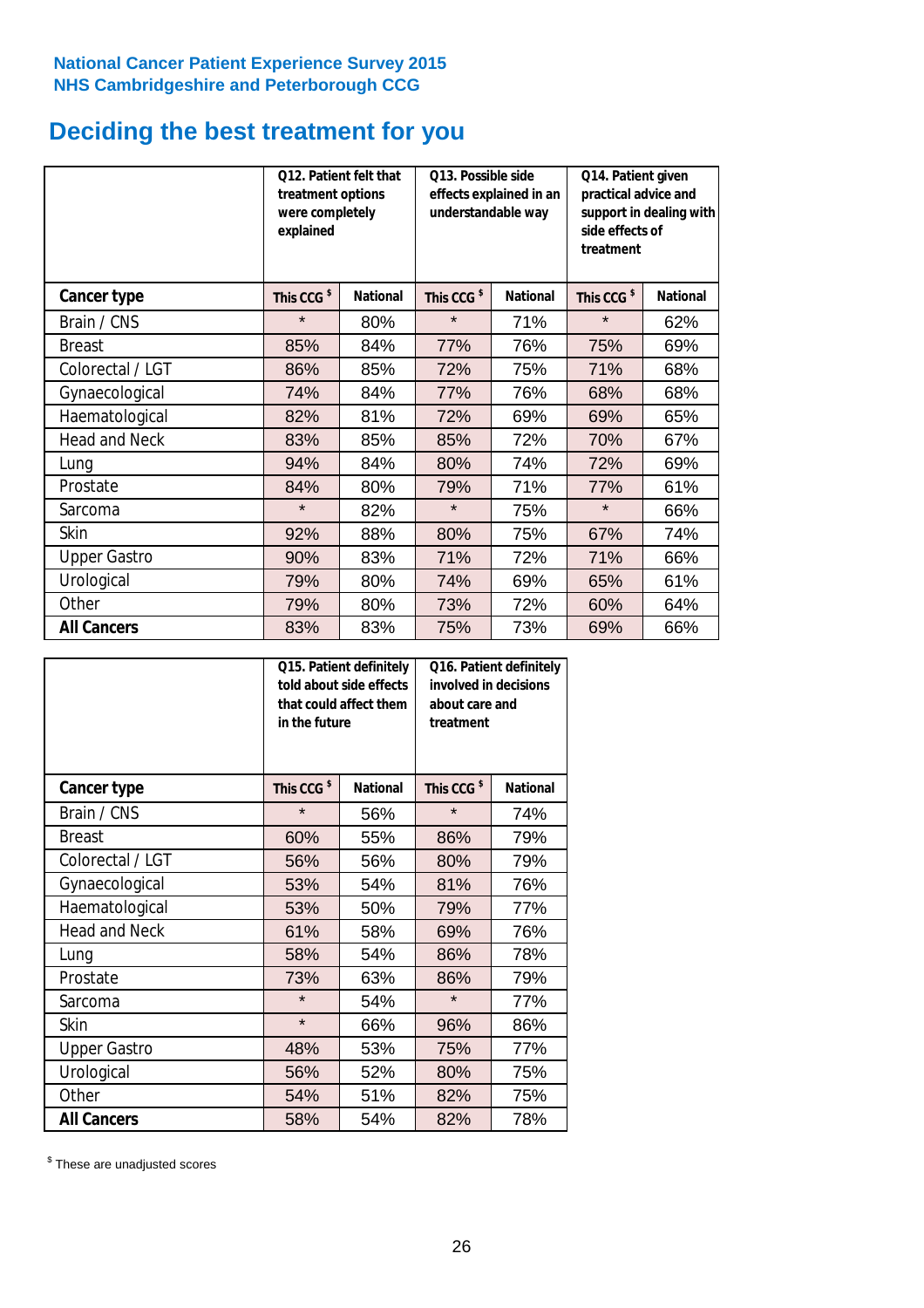# **Clinical Nurse Specialist**

|                      | would support them<br>through their<br>treatment | Q17. Patient given the<br>name of the CNS who | Q18. Patient found it<br>easy to contact their<br><b>CNS</b> |                 | <b>Q19. Get</b><br>understandable<br>answers to important<br>questions all or most<br>of the time |                 |
|----------------------|--------------------------------------------------|-----------------------------------------------|--------------------------------------------------------------|-----------------|---------------------------------------------------------------------------------------------------|-----------------|
| <b>Cancer type</b>   | This CCG <sup>\$</sup>                           | <b>National</b>                               | This CCG <sup>\$</sup>                                       | <b>National</b> | This CCG <sup>\$</sup>                                                                            | <b>National</b> |
| Brain / CNS          | $\star$                                          | 95%                                           | $\star$                                                      | 84%             | $\star$                                                                                           | 85%             |
| <b>Breast</b>        | 95%                                              | 94%                                           | 85%                                                          | 85%             | 90%                                                                                               | 88%             |
| Colorectal / LGT     | 94%                                              | 91%                                           | 84%                                                          | 88%             | 92%                                                                                               | 90%             |
| Gynaecological       | 91%                                              | 93%                                           | 79%                                                          | 86%             | 87%                                                                                               | 87%             |
| Haematological       | 92%                                              | 89%                                           | 83%                                                          | 89%             | 91%                                                                                               | 90%             |
| <b>Head and Neck</b> | 90%                                              | 88%                                           | 91%                                                          | 86%             | $\star$                                                                                           | 88%             |
| Lung                 | 94%                                              | 93%                                           | 92%                                                          | 89%             | 95%                                                                                               | 89%             |
| Prostate             | 94%                                              | 89%                                           | 90%                                                          | 83%             | 93%                                                                                               | 88%             |
| Sarcoma              | $\star$                                          | 87%                                           | $\star$                                                      | 86%             | $\star$                                                                                           | 88%             |
| Skin                 | 84%                                              | 88%                                           | $\star$                                                      | 90%             | $\star$                                                                                           | 92%             |
| <b>Upper Gastro</b>  | 92%                                              | 92%                                           | 88%                                                          | 87%             | 90%                                                                                               | 88%             |
| Urological           | 85%                                              | 80%                                           | 84%                                                          | 85%             | 88%                                                                                               | 88%             |
| Other                | 92%                                              | 86%                                           | 82%                                                          | 86%             | 87%                                                                                               | 87%             |
| <b>All Cancers</b>   | 92%                                              | 90%                                           | 85%                                                          | 87%             | 90%                                                                                               | 88%             |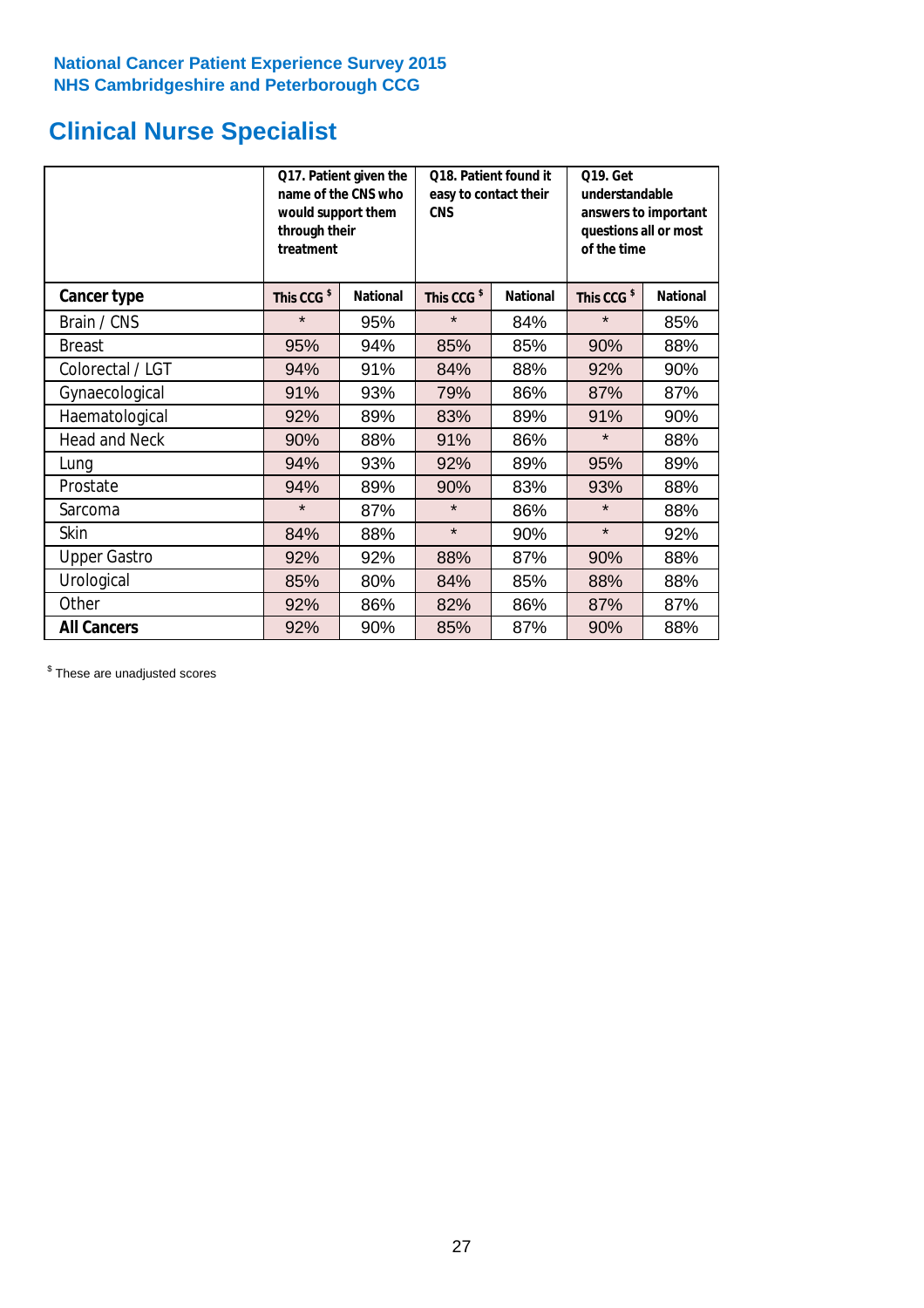# **Support for people with cancer**

|                      | Q20. Hospital staff<br>gave information | about support groups | Q21. Hospital staff<br>gave information<br>about impact cancer<br>could have on day to<br>day activities |                 | Q22. Hospital staff<br>gave information on<br>getting financial help |                 | Q23. Hospital staff told<br>patient they could get<br>free prescriptions |                 |
|----------------------|-----------------------------------------|----------------------|----------------------------------------------------------------------------------------------------------|-----------------|----------------------------------------------------------------------|-----------------|--------------------------------------------------------------------------|-----------------|
| Cancer type          | This CCG <sup>\$</sup>                  | <b>National</b>      | This CCG <sup>\$</sup>                                                                                   | <b>National</b> | This CCG <sup>\$</sup>                                               | <b>National</b> | This CCG <sup>\$</sup>                                                   | <b>National</b> |
| Brain / CNS          | $\star$                                 | 85%                  | $\star$                                                                                                  | 80%             | $\star$                                                              | 72%             | $\star$                                                                  | 79%             |
| <b>Breast</b>        | 94%                                     | 88%                  | 86%                                                                                                      | 85%             | 49%                                                                  | 60%             | 84%                                                                      | 80%             |
| Colorectal / LGT     | 86%                                     | 82%                  | 86%                                                                                                      | 82%             | 52%                                                                  | 52%             | 80%                                                                      | 83%             |
| Gynaecological       | 91%                                     | 83%                  | 74%                                                                                                      | 81%             | 50%                                                                  | 58%             | 89%                                                                      | 76%             |
| Haematological       | 78%                                     | 82%                  | 82%                                                                                                      | 82%             | 53%                                                                  | 56%             | 89%                                                                      | 86%             |
| <b>Head and Neck</b> | 81%                                     | 83%                  | $\star$                                                                                                  | 80%             | $\star$                                                              | 55%             | $\star$                                                                  | 80%             |
| Lung                 | 90%                                     | 82%                  | 88%                                                                                                      | 80%             | 69%                                                                  | 68%             | 92%                                                                      | 85%             |
| Prostate             | 95%                                     | 85%                  | 90%                                                                                                      | 81%             | 48%                                                                  | 41%             | 78%                                                                      | 76%             |
| Sarcoma              | $\star$                                 | 82%                  | $\star$                                                                                                  | 80%             | $\star$                                                              | 57%             | $\star$                                                                  | 75%             |
| Skin                 | $\star$                                 | 85%                  | $\star$                                                                                                  | 85%             | $\star$                                                              | 51%             | $\star$                                                                  | 65%             |
| <b>Upper Gastro</b>  | 78%                                     | 82%                  | 76%                                                                                                      | 78%             | 54%                                                                  | 57%             | 68%                                                                      | 83%             |
| Urological           | 67%                                     | 71%                  | 74%                                                                                                      | 70%             | 17%                                                                  | 33%             | 67%                                                                      | 69%             |
| Other                | 82%                                     | 80%                  | 78%                                                                                                      | 77%             | 45%                                                                  | 53%             | 82%                                                                      | 79%             |
| <b>All Cancers</b>   | 85%                                     | 83%                  | 82%                                                                                                      | 81%             | 50%                                                                  | 55%             | 82%                                                                      | 80%             |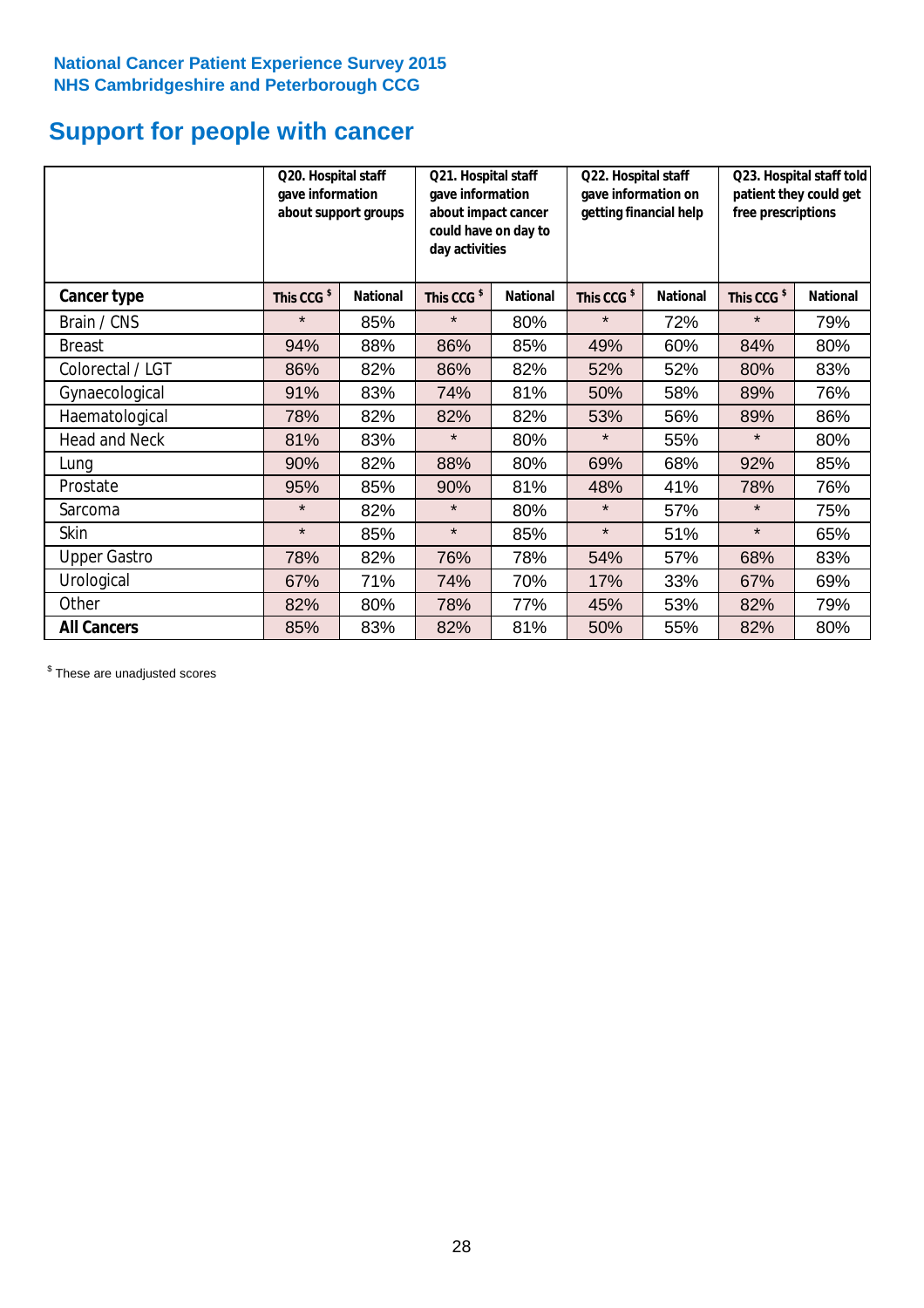# **Operations**

|                      | Q26. Staff explained<br>how operation had<br>gone in<br>understandable way |                 |  |  |  |
|----------------------|----------------------------------------------------------------------------|-----------------|--|--|--|
| <b>Cancer type</b>   | This CCG <sup>\$</sup>                                                     | <b>National</b> |  |  |  |
| Brain / CNS          | $\star$                                                                    | 75%             |  |  |  |
| <b>Breast</b>        | 79%                                                                        | 77%             |  |  |  |
| Colorectal / LGT     | 78%                                                                        | 81%             |  |  |  |
| Gynaecological       | 81%                                                                        | 79%             |  |  |  |
| Haematological       | 96%                                                                        | 75%             |  |  |  |
| <b>Head and Neck</b> | 61%                                                                        | 77%             |  |  |  |
| Lung                 | $\star$                                                                    | 76%             |  |  |  |
| Prostate             | 85%                                                                        | 76%             |  |  |  |
| Sarcoma              | $\star$                                                                    | 80%             |  |  |  |
| Skin                 | 92%                                                                        | 84%             |  |  |  |
| <b>Upper Gastro</b>  | 81%                                                                        | 81%             |  |  |  |
| Urological           | 81%                                                                        | 74%             |  |  |  |
| Other                | 83%<br>78%                                                                 |                 |  |  |  |
| <b>All Cancers</b>   | 81%<br>78%                                                                 |                 |  |  |  |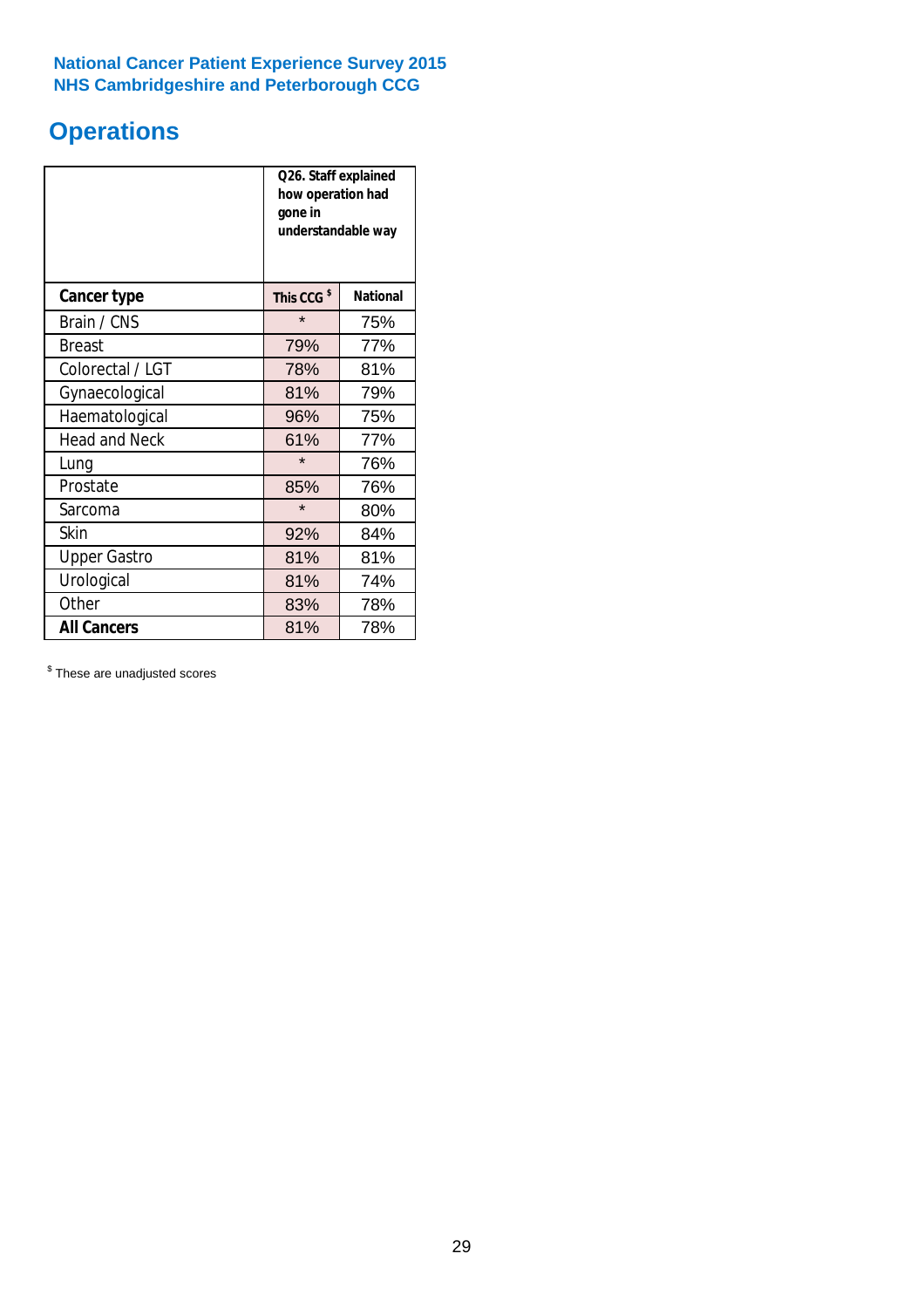## **Hospital care as an inpatient (Part 1 of 2)**

|                      | or nurses did not talk<br>they were not there | Q28. Groups of doctors<br>in front of patient as if | Q29. Patient had<br>confidence and trust in<br>all doctors treating<br>them |                 | Q30. Patient's family<br>or someone close<br>definitely had<br>opportunity to talk to<br>doctor |                 | Q31. Patient had<br>confidence and trust in I<br>all ward nurses |                 |
|----------------------|-----------------------------------------------|-----------------------------------------------------|-----------------------------------------------------------------------------|-----------------|-------------------------------------------------------------------------------------------------|-----------------|------------------------------------------------------------------|-----------------|
| Cancer type          | This CCG <sup>\$</sup>                        | <b>National</b>                                     | This CCG <sup>\$</sup>                                                      | <b>National</b> | This CCG <sup>\$</sup>                                                                          | <b>National</b> | This CCG <sup>\$</sup>                                           | <b>National</b> |
| Brain / CNS          | $\star$                                       | 68%                                                 | $\star$                                                                     | 78%             | $\star$                                                                                         | 65%             | $\star$                                                          | 67%             |
| <b>Breast</b>        | 89%                                           | 89%                                                 | 92%                                                                         | 86%             | 73%                                                                                             | 73%             | 79%                                                              | 74%             |
| Colorectal / LGT     | 81%                                           | 75%                                                 | 88%                                                                         | 85%             | 77%                                                                                             | 72%             | 70%                                                              | 68%             |
| Gynaecological       | 79%                                           | 84%                                                 | 77%                                                                         | 86%             | 62%                                                                                             | 71%             | 60%                                                              | 69%             |
| Haematological       | 82%                                           | 80%                                                 | 89%                                                                         | 81%             | 71%                                                                                             | 75%             | 78%                                                              | 73%             |
| <b>Head and Neck</b> | 77%                                           | 79%                                                 | 80%                                                                         | 85%             | 68%                                                                                             | 73%             | 70%                                                              | 72%             |
| Lung                 | 78%                                           | 75%                                                 | 85%                                                                         | 82%             | 69%                                                                                             | 71%             | 68%                                                              | 73%             |
| Prostate             | 93%                                           | 84%                                                 | 89%                                                                         | 87%             | 77%                                                                                             | 72%             | 86%                                                              | 75%             |
| Sarcoma              | $\star$                                       | 82%                                                 | $\star$                                                                     | 85%             | $\star$                                                                                         | 75%             | $\star$                                                          | 70%             |
| Skin                 | $\star$                                       | 85%                                                 | $\star$                                                                     | 90%             | $\star$                                                                                         | 79%             | $\star$                                                          | 84%             |
| <b>Upper Gastro</b>  | 73%                                           | 75%                                                 | 87%                                                                         | 83%             | 68%                                                                                             | 72%             | 57%                                                              | 70%             |
| Urological           | 81%                                           | 80%                                                 | 83%                                                                         | 84%             | 66%                                                                                             | 67%             | 74%                                                              | 75%             |
| Other                | 81%                                           | 79%                                                 | 81%                                                                         | 79%             | 62%                                                                                             | 70%             | 73%                                                              | 69%             |
| <b>All Cancers</b>   | 83%                                           | 81%                                                 | 86%                                                                         | 84%             | 70%                                                                                             | 72%             | 74%                                                              | 72%             |

|                      | Q32. Always / nearly<br>always enough nurses<br>on duty |                 | Q33. All staff asked<br>patient what name<br>they preferred to be<br>called by |                 | Q34. Always given<br>enough privacy when<br>discussing condition or<br>treatment |                 | Q35. Patient was able<br>to discuss worries or<br>fears with staff during<br>visit |                 |
|----------------------|---------------------------------------------------------|-----------------|--------------------------------------------------------------------------------|-----------------|----------------------------------------------------------------------------------|-----------------|------------------------------------------------------------------------------------|-----------------|
| <b>Cancer type</b>   | This CCG <sup>\$</sup>                                  | <b>National</b> | This CCG <sup>\$</sup>                                                         | <b>National</b> | This CCG <sup>\$</sup>                                                           | <b>National</b> | This CCG <sup>\$</sup>                                                             | <b>National</b> |
| Brain / CNS          | $\star$                                                 | 64%             | $\star$                                                                        | 69%             | $\star$                                                                          | 80%             | $\star$                                                                            | 44%             |
| <b>Breast</b>        | 73%                                                     | 69%             | 65%                                                                            | 60%             | 89%                                                                              | 86%             | 50%                                                                                | 53%             |
| Colorectal / LGT     | 50%                                                     | 61%             | 66%                                                                            | 70%             | 82%                                                                              | 84%             | 60%                                                                                | 54%             |
| Gynaecological       | 60%                                                     | 65%             | 68%                                                                            | 63%             | 81%                                                                              | 82%             | 51%                                                                                | 50%             |
| Haematological       | 69%                                                     | 63%             | 66%                                                                            | 67%             | 86%                                                                              | 86%             | 58%                                                                                | 55%             |
| <b>Head and Neck</b> | 62%                                                     | 67%             | 55%                                                                            | 66%             | 80%                                                                              | 85%             | 36%                                                                                | 50%             |
| Lung                 | 66%                                                     | 68%             | 73%                                                                            | 71%             | 78%                                                                              | 84%             | 52%                                                                                | 49%             |
| Prostate             | 68%                                                     | 71%             | 57%                                                                            | 67%             | 93%                                                                              | 87%             | $\star$                                                                            | 52%             |
| Sarcoma              | $\star$                                                 | 68%             | $\star$                                                                        | 71%             | $\star$                                                                          | 87%             | $\star$                                                                            | 52%             |
| Skin                 | $\star$                                                 | 81%             | $\star$                                                                        | 67%             | $\star$                                                                          | 89%             | $\star$                                                                            | 61%             |
| <b>Upper Gastro</b>  | 57%                                                     | 62%             | 53%                                                                            | 75%             | 83%                                                                              | 83%             | $\star$                                                                            | 53%             |
| Urological           | 68%                                                     | 68%             | 72%                                                                            | 71%             | 89%                                                                              | 84%             | 55%                                                                                | 46%             |
| Other                | 57%                                                     | 62%             | 64%                                                                            | 66%             | 80%                                                                              | 82%             | 42%                                                                                | 48%             |
| <b>All Cancers</b>   | 65%                                                     | 66%             | 66%                                                                            | 67%             | 85%                                                                              | 85%             | 52%                                                                                | 52%             |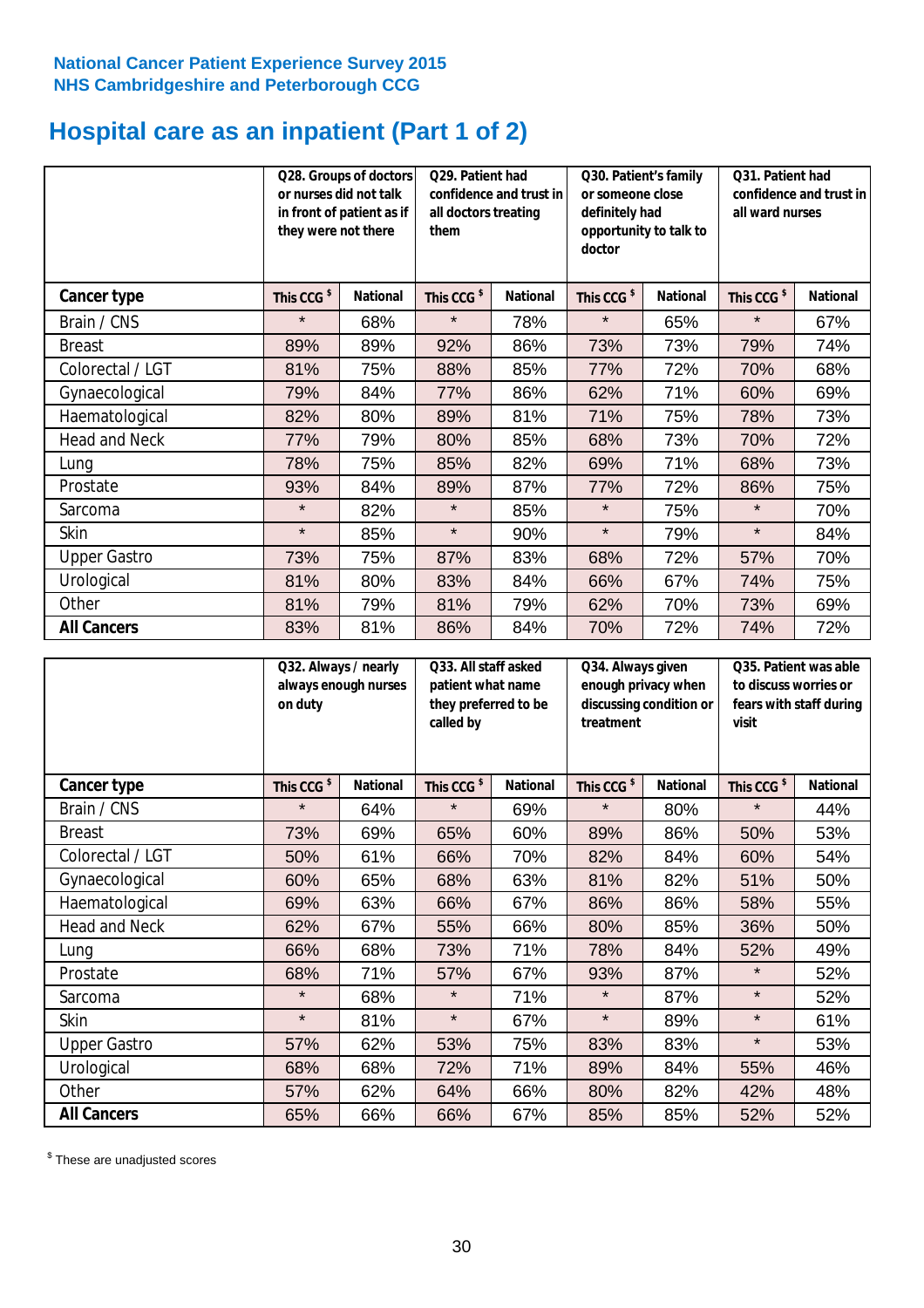# **Hospital care as an inpatient (Part 2 of 2)**

|                      | Q36. Hospital staff<br>definitely did<br>everything to help<br>control pain |                 | Q37. Always treated<br>with respect and<br>dignity by staff |                 | Q38. Given clear<br>written information<br>about what should /<br>should not do post<br>discharge |                 | Q39. Staff told patient<br>who to contact if<br>worried post discharge |                 |  |
|----------------------|-----------------------------------------------------------------------------|-----------------|-------------------------------------------------------------|-----------------|---------------------------------------------------------------------------------------------------|-----------------|------------------------------------------------------------------------|-----------------|--|
| Cancer type          | This CCG <sup>\$</sup>                                                      | <b>National</b> | This CCG <sup>\$</sup>                                      | <b>National</b> | This CCG <sup>\$</sup>                                                                            | <b>National</b> | This CCG <sup>\$</sup>                                                 | <b>National</b> |  |
| Brain / CNS          | $\star$                                                                     | 82%             | $\star$                                                     | 84%             | $\star$                                                                                           | 79%             | $\star$                                                                | 91%             |  |
| <b>Breast</b>        | 88%                                                                         | 86%             | 95%                                                         | 88%             | 88%                                                                                               | 90%             | 96%                                                                    | 95%             |  |
| Colorectal / LGT     | 85%                                                                         | 84%             | 87%                                                         | 86%             | 82%                                                                                               | 83%             | 95%                                                                    | 94%             |  |
| Gynaecological       | 75%                                                                         | 83%             | 83%                                                         | 85%             | 80%                                                                                               | 86%             | 89%                                                                    | 93%             |  |
| Haematological       | 81%                                                                         | 84%             | 93%                                                         | 89%             | 82%                                                                                               | 79%             | 99%                                                                    | 95%             |  |
| <b>Head and Neck</b> | 78%                                                                         | 84%             | 83%                                                         | 88%             | 90%                                                                                               | 86%             | 90%                                                                    | 92%             |  |
| Lung                 | 88%                                                                         | 83%             | 90%                                                         | 87%             | 83%                                                                                               | 81%             | 95%                                                                    | 92%             |  |
| Prostate             | 91%                                                                         | 85%             | 93%                                                         | 91%             | 96%                                                                                               | 87%             | 100%                                                                   | 94%             |  |
| Sarcoma              | $\star$                                                                     | 86%             | $\star$                                                     | 91%             | $\star$                                                                                           | 83%             | $\star$                                                                | 94%             |  |
| Skin                 | $\star$                                                                     | 88%             | $\star$                                                     | 93%             | $\star$                                                                                           | 91%             | $\star$                                                                | 97%             |  |
| <b>Upper Gastro</b>  | 86%                                                                         | 83%             | 83%                                                         | 86%             | 86%                                                                                               | 79%             | 90%                                                                    | 93%             |  |
| Urological           | 80%                                                                         | 80%             | 85%                                                         | 88%             | 89%                                                                                               | 83%             | 92%                                                                    | 90%             |  |
| Other                | 82%                                                                         | 82%             | 89%                                                         | 85%             | 85%                                                                                               | 80%             | 96%                                                                    | 92%             |  |
| <b>All Cancers</b>   | 84%                                                                         | 84%             | 90%                                                         | 87%             | 86%                                                                                               | 84%             | 95%                                                                    | 94%             |  |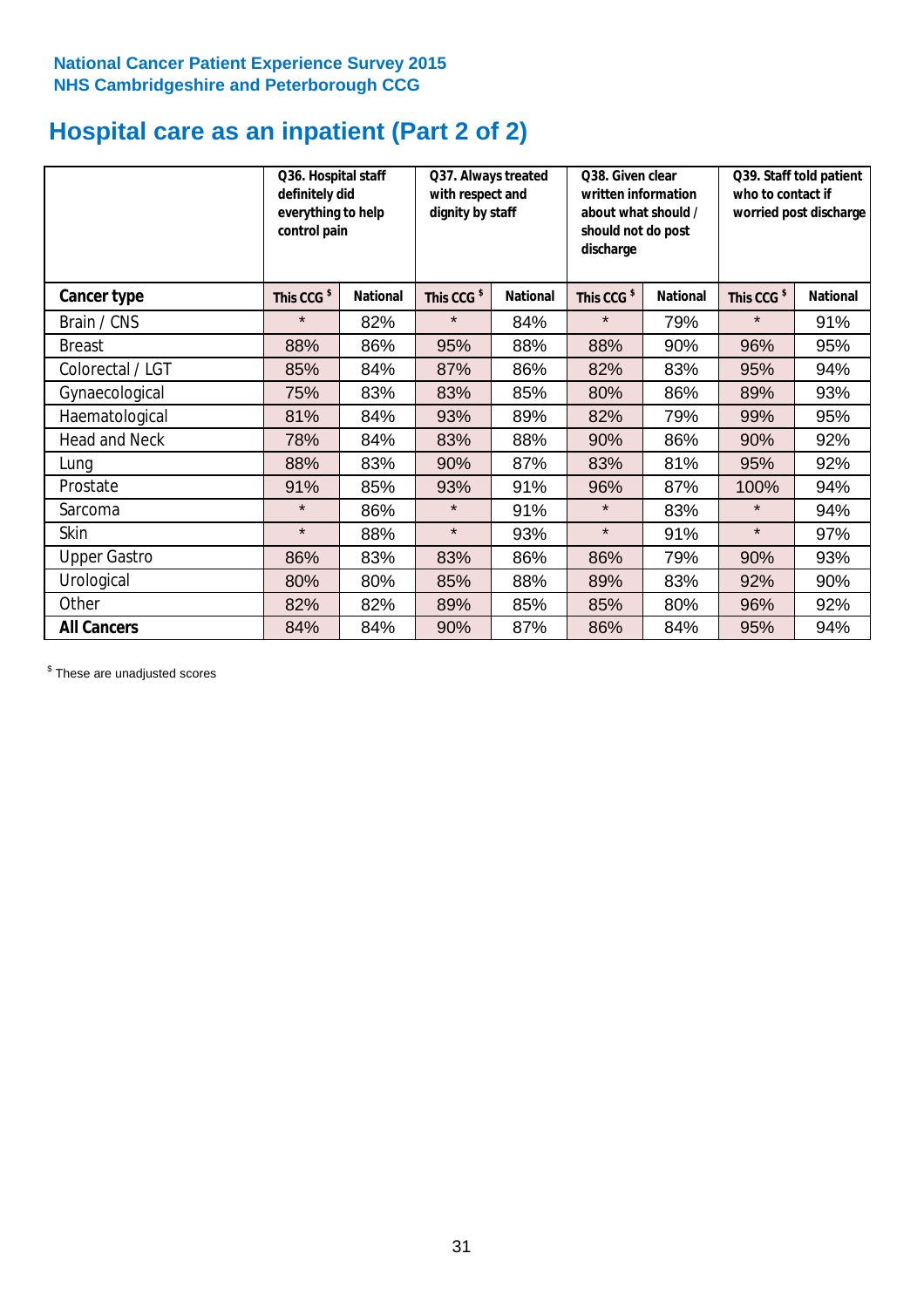# **Hospital care as a day patient / outpatient**

|                      | to discuss worries or<br>visit | Q41. Patient was able<br>fears with staff during | Q42. Doctor had the<br>right notes and other<br>documentation with<br>them |                 | Q44. Beforehand<br>patient had all<br>information needed<br>about radiotherapy<br>treatment |                 | Q45. Patient given<br>understandable<br>information about<br>whether radiotherapy<br>was working |                 |
|----------------------|--------------------------------|--------------------------------------------------|----------------------------------------------------------------------------|-----------------|---------------------------------------------------------------------------------------------|-----------------|--------------------------------------------------------------------------------------------------|-----------------|
| Cancer type          | This CCG <sup>\$</sup>         | <b>National</b>                                  | This CCG <sup>\$</sup>                                                     | <b>National</b> | This CCG <sup>\$</sup>                                                                      | <b>National</b> | This CCG <sup>\$</sup>                                                                           | <b>National</b> |
| Brain / CNS          | $\star$                        | 65%                                              | $\star$                                                                    | 94%             | $\star$                                                                                     | 85%             | $\star$                                                                                          | 52%             |
| <b>Breast</b>        | 71%                            | 70%                                              | 95%                                                                        | 95%             | 86%                                                                                         | 87%             | 59%                                                                                              | 60%             |
| Colorectal / LGT     | 81%                            | 73%                                              | 95%                                                                        | 95%             | 81%                                                                                         | 85%             | 70%                                                                                              | 55%             |
| Gynaecological       | 68%                            | 70%                                              | 92%                                                                        | 96%             | $\star$                                                                                     | 85%             | $\star$                                                                                          | 64%             |
| Haematological       | 71%                            | 74%                                              | 95%                                                                        | 97%             | 82%                                                                                         | 82%             | 71%                                                                                              | 64%             |
| <b>Head and Neck</b> | 64%                            | 69%                                              | 100%                                                                       | 95%             | $\star$                                                                                     | 86%             | $\star$                                                                                          | 60%             |
| Lung                 | 76%                            | 69%                                              | 94%                                                                        | 96%             | 90%                                                                                         | 86%             | 68%                                                                                              | 59%             |
| Prostate             | 85%                            | 69%                                              | 98%                                                                        | 95%             | $\star$                                                                                     | 88%             | $\star$                                                                                          | 61%             |
| Sarcoma              | $\star$                        | 68%                                              | $\star$                                                                    | 97%             | $\star$                                                                                     | 88%             | $\star$                                                                                          | 63%             |
| Skin                 | $\star$                        | 73%                                              | 90%                                                                        | 96%             | $\star$                                                                                     | 81%             | $\star$                                                                                          | 63%             |
| <b>Upper Gastro</b>  | 73%                            | 68%                                              | 93%                                                                        | 95%             | $\star$                                                                                     | 85%             | $\star$                                                                                          | 57%             |
| Urological           | 78%                            | 65%                                              | 94%                                                                        | 95%             | $\star$                                                                                     | 81%             | $\star$                                                                                          | 53%             |
| Other                | 64%                            | 67%                                              | 95%                                                                        | 95%             | 83%                                                                                         | 83%             | 71%                                                                                              | 59%             |
| <b>All Cancers</b>   | 73%                            | 70%                                              | 95%                                                                        | 96%             | 84%                                                                                         | 86%             | 63%                                                                                              | 60%             |

|                      | O47. Beforehand<br>patient had all<br>information needed<br>about chemotherapy<br>treatment |                 | Q48. Patient given<br>understandable<br>information about<br>whether<br>chemotherapy was<br>working |                 |  |
|----------------------|---------------------------------------------------------------------------------------------|-----------------|-----------------------------------------------------------------------------------------------------|-----------------|--|
| <b>Cancer type</b>   | This CCG <sup>\$</sup>                                                                      | <b>National</b> | This CCG <sup>\$</sup>                                                                              | <b>National</b> |  |
| Brain / CNS          | $\star$                                                                                     | 82%             | $\star$                                                                                             | 57%             |  |
| <b>Breast</b>        | 82%                                                                                         | 83%             | 70%                                                                                                 | 62%             |  |
| Colorectal / LGT     | 78%                                                                                         | 86%             | 72%                                                                                                 | 65%             |  |
| Gynaecological       | 83%                                                                                         | 86%             | 68%                                                                                                 | 68%             |  |
| Haematological       | 84%<br>85%                                                                                  |                 | 79%                                                                                                 | 75%             |  |
| <b>Head and Neck</b> | $\star$                                                                                     | 80%             | $\star$                                                                                             | 52%             |  |
| Lung                 | 89%                                                                                         | 85%             | 80%                                                                                                 | 68%             |  |
| Prostate             | $\star$                                                                                     | 83%             | $\star$                                                                                             | 69%             |  |
| Sarcoma              | $\star$                                                                                     | 82%             | $\star$                                                                                             | 70%             |  |
| <b>Skin</b>          | $\star$                                                                                     | 92%             | $\star$                                                                                             | 80%             |  |
| <b>Upper Gastro</b>  | 81%                                                                                         | 83%             | 68%                                                                                                 | 64%             |  |
| Urological           | 80%                                                                                         | 83%             | 70%                                                                                                 | 66%             |  |
| Other                | 85%                                                                                         | 85%             | 73%                                                                                                 | 70%             |  |
| <b>All Cancers</b>   | 83%                                                                                         | 84%             | 74%                                                                                                 | 68%             |  |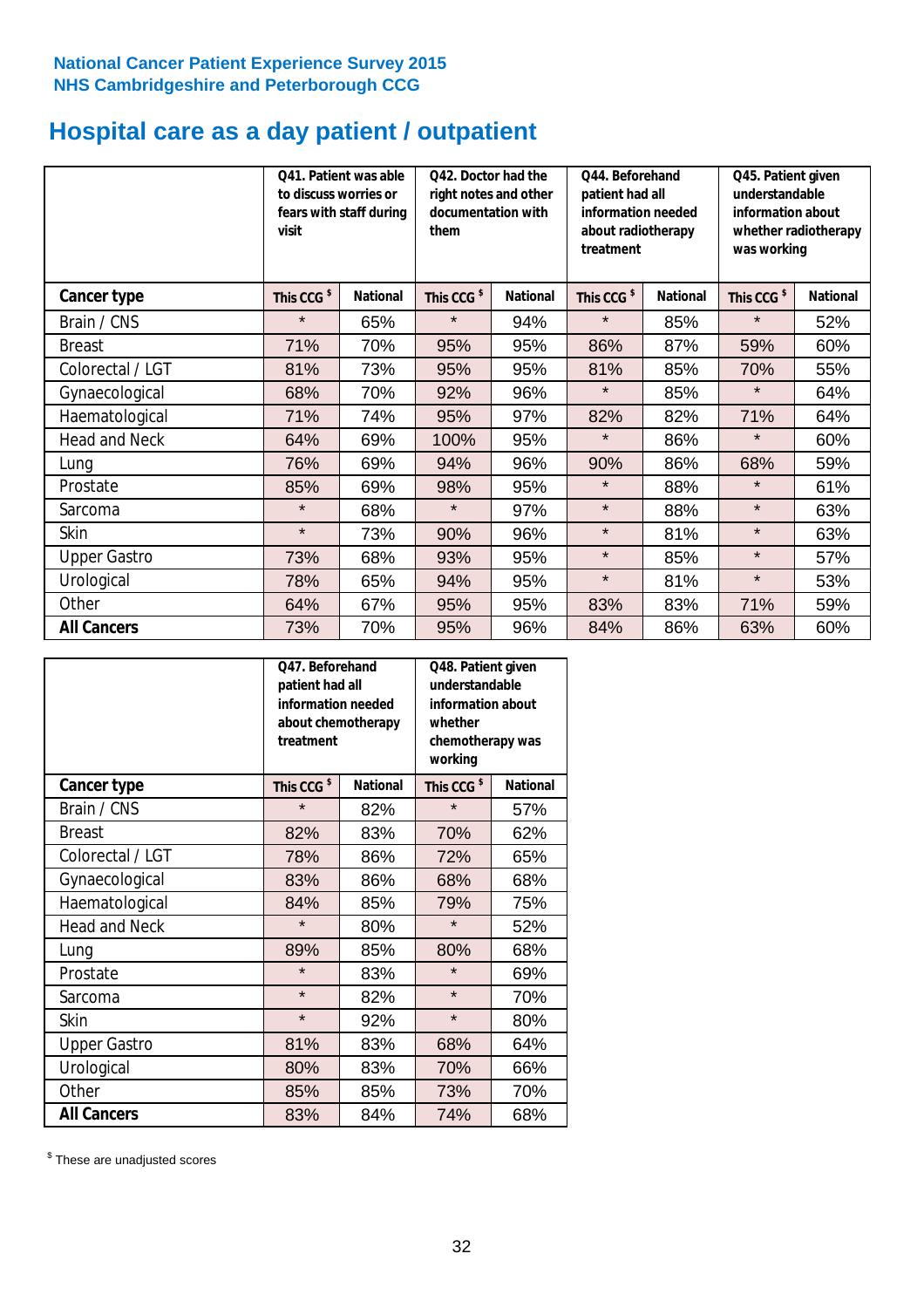## **Home care and support**

|                      | Q49. Hospital staff<br>gave family or | someone close all the<br>information needed to<br>help with care at home | Q50. Patient definitely<br>given enough support<br>from health or social<br>services during<br>treatment |                 | Q51. Patient definitely<br>given enough support<br>from health or social<br>services after<br>treatment |                 |  |
|----------------------|---------------------------------------|--------------------------------------------------------------------------|----------------------------------------------------------------------------------------------------------|-----------------|---------------------------------------------------------------------------------------------------------|-----------------|--|
| <b>Cancer type</b>   | This CCG <sup>\$</sup>                | <b>National</b>                                                          | This CCG <sup>\$</sup>                                                                                   | <b>National</b> | This CCG <sup>\$</sup>                                                                                  | <b>National</b> |  |
| Brain / CNS          | $\star$                               | 56%                                                                      | $\star$                                                                                                  | 44%             | $\star$                                                                                                 | 44%             |  |
| <b>Breast</b>        | 62%                                   | 57%                                                                      | 62%                                                                                                      | 54%             | 52%                                                                                                     | 40%             |  |
| Colorectal / LGT     | 63%                                   | 60%                                                                      | 68%                                                                                                      | 62%             | 48%                                                                                                     | 52%             |  |
| Gynaecological       | 51%                                   | 56%                                                                      | 52%<br>43%                                                                                               |                 | $\star$                                                                                                 | 42%             |  |
| Haematological       | 65%                                   | 60%                                                                      | 56%                                                                                                      | 52%             | 42%                                                                                                     | 43%             |  |
| <b>Head and Neck</b> | 47%                                   | 59%                                                                      | $\star$                                                                                                  | 53%             | $\star$                                                                                                 | 50%             |  |
| Lung                 | 68%                                   | 57%                                                                      | 57%                                                                                                      | 52%             | 42%                                                                                                     | 42%             |  |
| Prostate             | 57%                                   | 55%                                                                      | 48%                                                                                                      | 47%             | $\star$                                                                                                 | 43%             |  |
| Sarcoma              | $\star$                               | 59%                                                                      | $\star$                                                                                                  | 58%             | $\star$                                                                                                 | 53%             |  |
| Skin                 | $\star$                               | 67%                                                                      | $\star$                                                                                                  | 58%             | $\star$                                                                                                 | 61%             |  |
| <b>Upper Gastro</b>  | 72%                                   | 59%                                                                      | 52%                                                                                                      | 54%             | $\star$                                                                                                 | 45%             |  |
| Urological           | 50%                                   | 55%                                                                      | 40%                                                                                                      | 47%             | 33%                                                                                                     | 44%             |  |
| Other                | 53%                                   | 54%                                                                      | 57%                                                                                                      | 55%             | 57%                                                                                                     | 48%             |  |
| <b>All Cancers</b>   | 59%                                   | 58%                                                                      | 56%                                                                                                      | 54%             | 44%                                                                                                     | 45%             |  |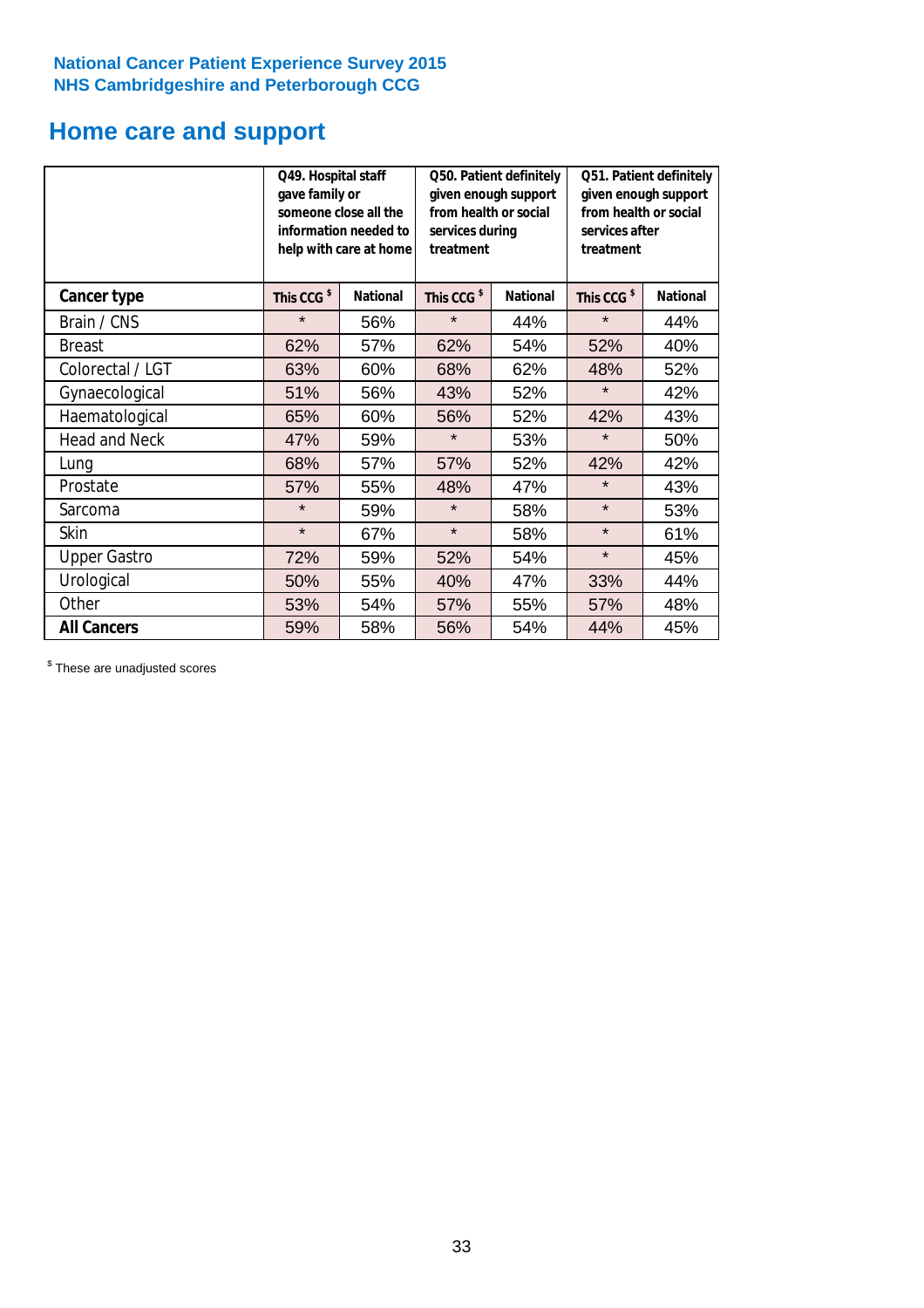# **Care from your general practice**

|                      | information about<br>treatment | Q52. GP given enough<br>patient's condition and | O53. Practice staff<br>definitely did<br>everything they could<br>to support patient |                 |  |
|----------------------|--------------------------------|-------------------------------------------------|--------------------------------------------------------------------------------------|-----------------|--|
| <b>Cancer type</b>   | This CCG <sup>\$</sup>         | <b>National</b>                                 | This CCG <sup>\$</sup>                                                               | <b>National</b> |  |
| Brain / CNS          | $\star$                        | 94%                                             | $\star$                                                                              | 59%             |  |
| <b>Breast</b>        | 97%                            | 96%                                             | 61%                                                                                  | 63%             |  |
| Colorectal / LGT     | 94%                            | 95%                                             | 60%                                                                                  | 63%             |  |
| Gynaecological       | 96%                            | 95%                                             | 54%                                                                                  | 59%             |  |
| Haematological       | 96%                            | 96%                                             | 69%                                                                                  | 61%             |  |
| <b>Head and Neck</b> | 95%                            | 93%                                             | $\star$                                                                              | 60%             |  |
| Lung                 | 98%                            | 95%                                             | 67%                                                                                  | 62%             |  |
| Prostate             | 99%                            | 95%                                             | 71%                                                                                  | 67%             |  |
| Sarcoma              | $\star$                        | 97%                                             | $\star$                                                                              | 65%             |  |
| Skin                 | 91%                            | 97%                                             | $\star$                                                                              | 71%             |  |
| <b>Upper Gastro</b>  | 94%                            | 94%                                             | 67%                                                                                  | 62%             |  |
| Urological           | 98%                            | 95%                                             | 65%                                                                                  | 64%             |  |
| Other                | 98%                            | 95%                                             | 60%                                                                                  | 61%             |  |
| <b>All Cancers</b>   | 97%                            | 95%                                             | 64%                                                                                  | 63%             |  |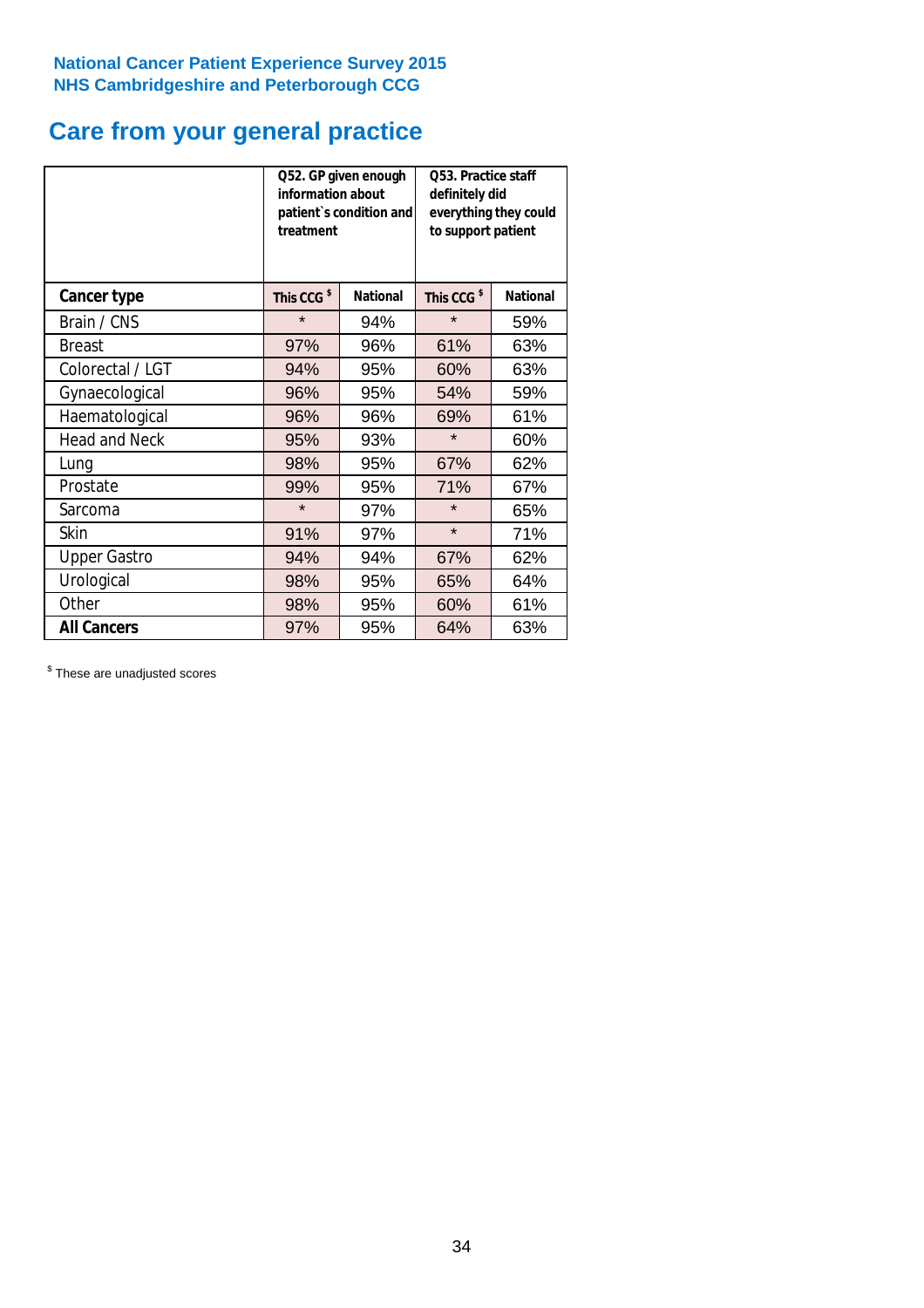# **Your overall NHS care**

|                      | together               | Q54. Hospital and<br>community staff<br>always worked well |                        | Q55. Patient given a | qood                   | Q56. Overall the<br>administration of the<br>care was very good / |                        | Q57. Length of time for<br>attending clinics and<br>appointments was<br>right |  |
|----------------------|------------------------|------------------------------------------------------------|------------------------|----------------------|------------------------|-------------------------------------------------------------------|------------------------|-------------------------------------------------------------------------------|--|
| Cancer type          | This CCG <sup>\$</sup> | <b>National</b>                                            | This CCG <sup>\$</sup> | <b>National</b>      | This CCG <sup>\$</sup> | <b>National</b>                                                   | This CCG <sup>\$</sup> | <b>National</b>                                                               |  |
| Brain / CNS          | $\star$                | 45%                                                        | $\star$                | 29%                  | $\star$                | 84%                                                               | $\star$                | 60%                                                                           |  |
| <b>Breast</b>        | 65%                    | 60%                                                        | 44%                    | 35%                  | 96%                    | 90%                                                               | 66%                    | 64%                                                                           |  |
| Colorectal / LGT     | 62%                    | 60%                                                        | 40%                    | 36%                  | 92%                    | 88%                                                               | 61%                    | 68%                                                                           |  |
| Gynaecological       | 65%                    | 58%                                                        | 30%                    | 29%                  | 87%                    | 89%                                                               | 65%                    | 66%                                                                           |  |
| Haematological       | 70%                    | 63%                                                        | 25%                    | 33%                  | 89%                    | 92%                                                               | 49%                    | 62%                                                                           |  |
| <b>Head and Neck</b> | 53%                    | 58%                                                        | 30%                    | 34%                  | 82%                    | 89%                                                               | 59%                    | 65%                                                                           |  |
| Lung                 | 69%                    | 63%                                                        | 36%                    | 32%                  | 92%                    | 89%                                                               | 71%                    | 70%                                                                           |  |
| Prostate             | 72%                    | 63%                                                        | 48%                    | 36%                  | 93%                    | 87%                                                               | 84%                    | 71%                                                                           |  |
| Sarcoma              | $\star$                | 60%                                                        | $\star$                | 31%                  | $\star$                | 90%                                                               | $\star$                | 63%                                                                           |  |
| Skin                 | 67%                    | 69%                                                        | 26%                    | 39%                  | 94%                    | 89%                                                               | 65%                    | 73%                                                                           |  |
| <b>Upper Gastro</b>  | 61%                    | 58%                                                        | 31%                    | 36%                  | 92%                    | 88%                                                               | 62%                    | 66%                                                                           |  |
| Urological           | 61%                    | 62%                                                        | 25%                    | 26%                  | 87%                    | 84%                                                               | 82%                    | 73%                                                                           |  |
| Other                | 62%                    | 56%                                                        | 27%                    | 29%                  | 94%                    | 87%                                                               | 61%                    | 61%                                                                           |  |
| <b>All Cancers</b>   | 65%                    | 61%                                                        | 34%                    | 33%                  | 92%                    | 89%                                                               | 65%                    | 66%                                                                           |  |

|                      | Q58. Taking part in<br>cancer research | discussed with patient | Q59. Patient's average<br>rating of care scored<br>from very poor to very<br>good |                 |  |
|----------------------|----------------------------------------|------------------------|-----------------------------------------------------------------------------------|-----------------|--|
| <b>Cancer type</b>   | This CCG <sup>\$</sup>                 | <b>National</b>        | This CCG <sup>\$</sup>                                                            | <b>National</b> |  |
| Brain / CNS          | $\star$                                | 32%                    | $\star$                                                                           | 8.5             |  |
| <b>Breast</b>        | 48%                                    | 28%                    | 9.0                                                                               | 8.8             |  |
| Colorectal / LGT     | 27%                                    | 22%                    | 8.8                                                                               | 8.7             |  |
| Gynaecological       | 57%                                    | 27%                    | 8.4                                                                               | 8.7             |  |
| Haematological       | 30%                                    | 36%                    | 8.8                                                                               | 8.8             |  |
| <b>Head and Neck</b> | 26%                                    | 21%                    | 8.6                                                                               | 8.6             |  |
| Lung                 | 50%                                    | 34%                    | 9.0                                                                               | 8.6             |  |
| Prostate             | 49%                                    | 35%                    | 9.1                                                                               | 8.6             |  |
| Sarcoma              | $\star$                                | 29%                    | $\star$                                                                           | 8.7             |  |
| <b>Skin</b>          | 13%                                    | 17%                    | 8.7                                                                               | 8.9             |  |
| <b>Upper Gastro</b>  | 31%                                    | 30%                    | 8.5                                                                               | 8.6             |  |
| Urological           | 11%                                    | 14%                    | 8.7                                                                               | 8.5             |  |
| Other                | 50%                                    | 31%                    | 8.8                                                                               | 8.6             |  |
| <b>All Cancers</b>   | 37%                                    | 28%                    | 8.8                                                                               | 8.7             |  |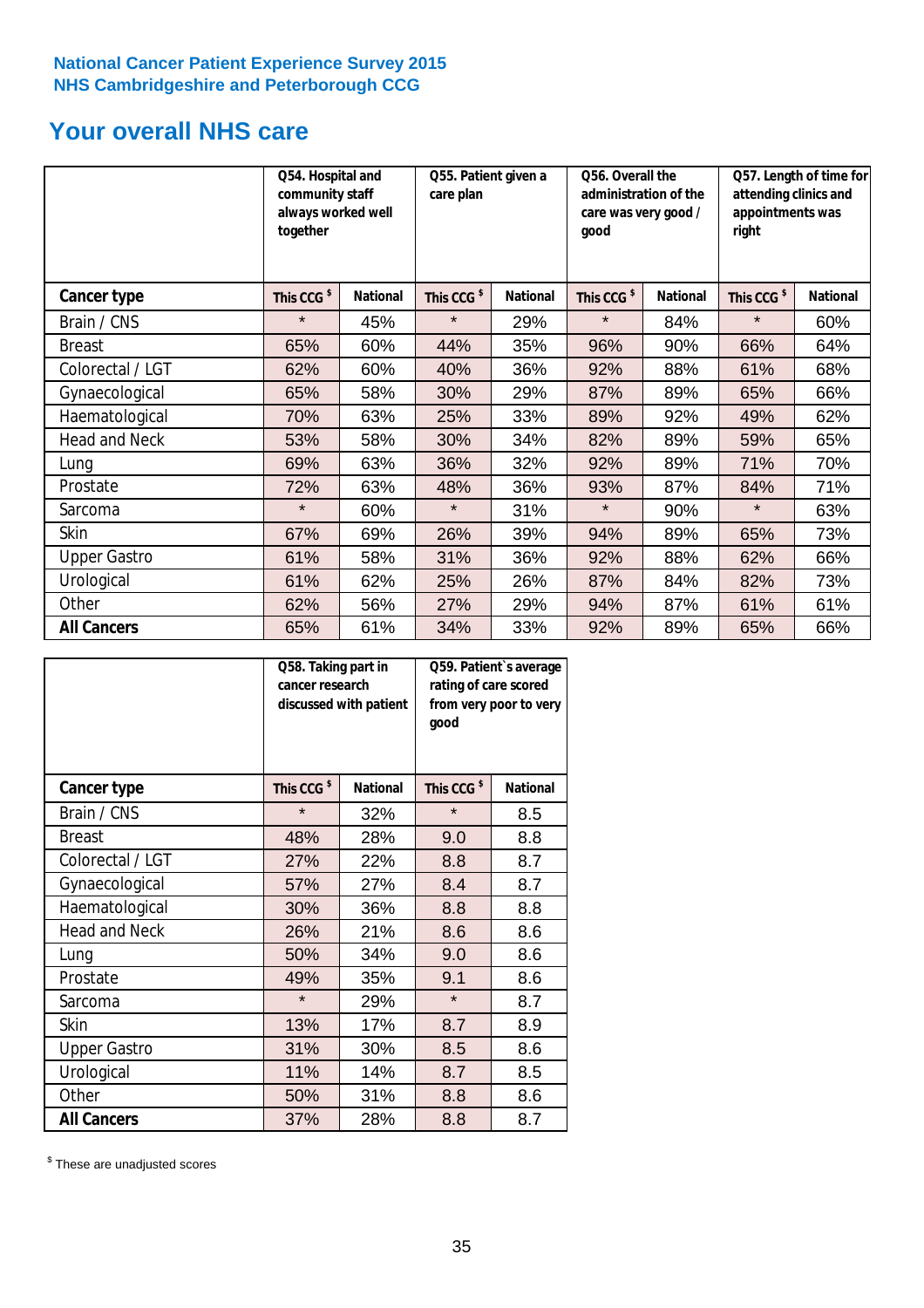## **Annex**

## **Methodology**

The sample for the survey included all adult (aged 16 and over) NHS patients, with a confirmed primary diagnosis of cancer, discharged from an NHS Trust after an inpatient episode or day case attendance for cancer related treatment in the months of April, May and June 2015.

The patients included in the sample had relevant cancer ICD10 codes (C00-99 excluding C44 and C84, and D05) in the first diagnosis field of their patient records, applied to their patient files by the relevant NHS Trust, and were alive at the point at which fieldwork commenced. Deceased checks were undertaken on up to three occasions during fieldwork, to ensure that questionnaires were not sent to patients who had died since their treatment.

Trust samples were checked rigorously for duplicates and patient lists were also de-duplicated nationally to ensure that patients did not receive multiple copies of questionnaires.

The fieldwork for the survey was undertaken between October 2015 and March 2016.

For the first time, the survey used a mixed mode methodology. Questionnaires were sent by post with two reminders where necesssary, but also included an option to complete online. A Freephone helpline was available for respondents to ask questions about the survey, to enable them to complete their questionnaires over the phone, and to provide access to a translation and interpreting facility for those whose first language was not English.

The Health Research Authority supported the survey by granting Section 251 approval.

## **Further information**

Further information on survey methodology, as well as all of the national and local reports and data, is available at www.ncpes.co.uk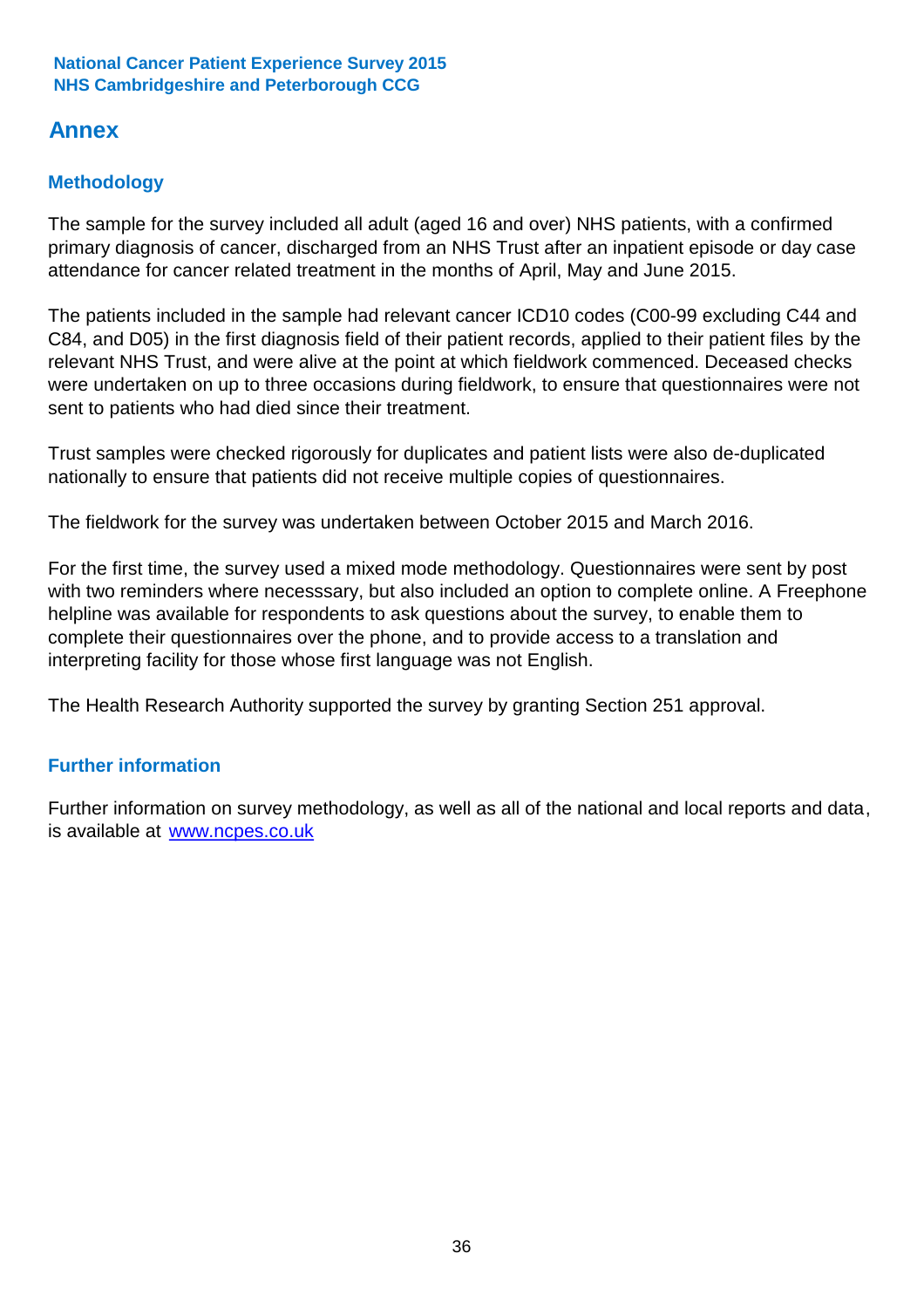## **Redevelopment of the 2015 survey**

A number of significant changes have been made to the National Cancer Patient Experience Survey in 2015:

- the length of the questionnaire has been reduced
- response options have been reviewed and changed to make them consistent throughout the survey
- some of the questions and / or answer options have been changed so that they are now in line with questions in other patient surveys (e.g. the Care Quality Commission national patient surveys), to improve comparability between them
- the topic areas within the questionnaire have been redesigned to capture the whole patient journey.

There are 50 questions in the questionnaire that relate directly to patient experience. Of these, 14 remain unchanged from previous years; and a further 21 have been slightly amended. We draw caution in directly comparing data from the 2015 survey to the findings of the previous CPES surveys, even for identical questions. Changes in the structure of the survey instrument (questionnaire) and also the administration of the survey (calendar period and length of time from sampling to field work start and completion) may influence nationwide averages, although these features will not greatly impact on relative comparisons (e.g. between patient groups or hospitals).

The other 15 questions are either new or substantially changed from previous years.

It is expected that there will be few, if any changes, to the questionnaire going forward so we will be able to compare the results year on year. Where changes are necessary they are expected to be for methodological reasons or to improve question reliability.

Another significant change in 2015 is that an online version of the questionnaire has been developed. The online version was developed to make the questionnaire more accessible for respondents. This may have an impact on the demographic characteristics of the respondents. This may be an improvement if previously underrepresented groups have responded. However, changes to the demographics of respondents may have implications on the overall results - and again, leads us to draw caution in directly comparing results with previous years.

## **Official Statistics**

The 2015 survey data has been published for the first time as Official Statistics. The 2015 survey data has been produced and published in line with the Code of Practice for Official Statistics.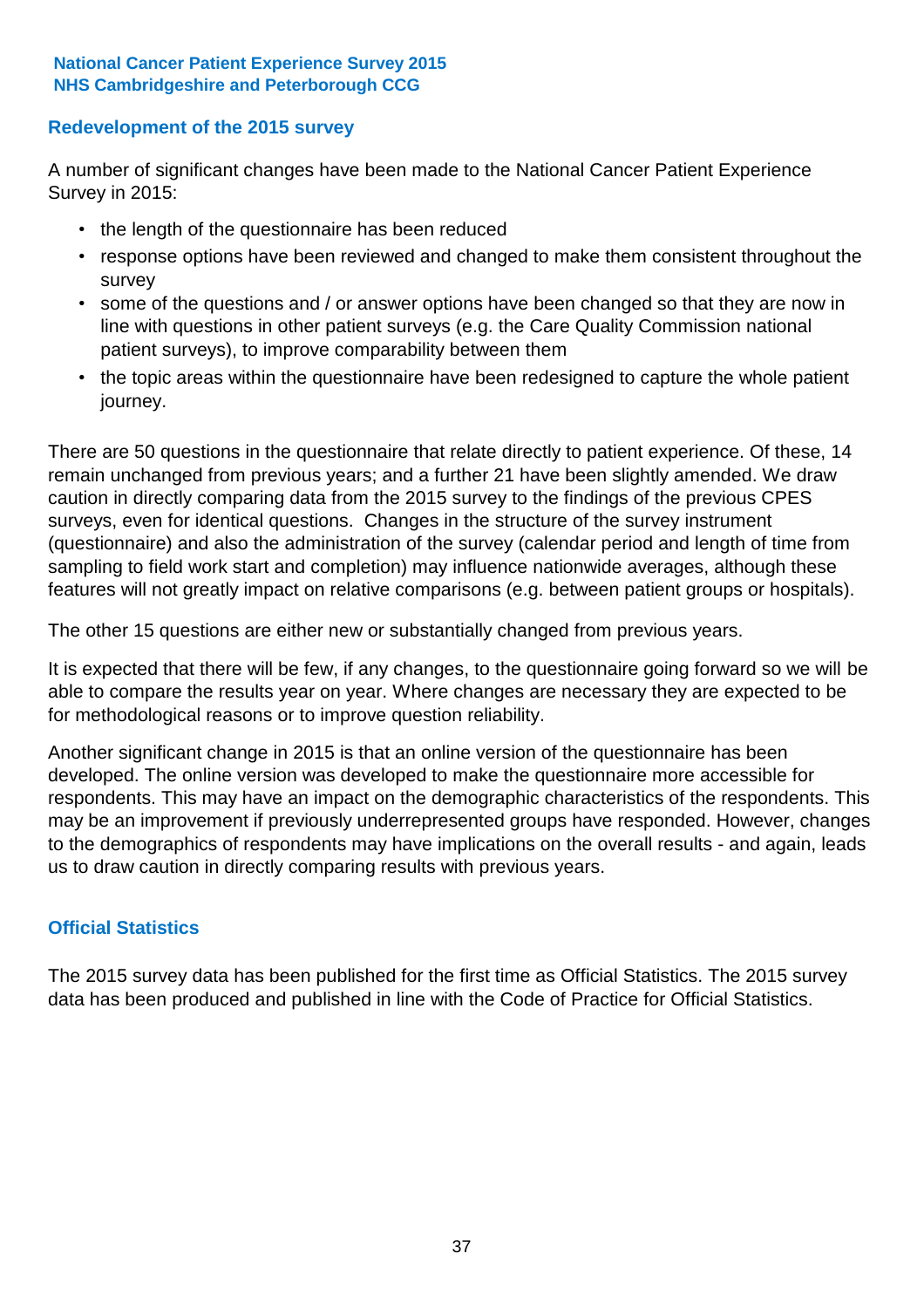### **Scoring methodologies**

49 of the 50 questions relating directly to patient experience have been summarised as the score of the percentage of patients who reported a positive experience. For example:

- question 6 asks: "Overall, how did you feel about the length of time you had to wait for your test to be done?". Responses have been recorded as positive only for those patients who selected the first option ("It was about right")
- question 11 asks: "When you were told you had cancer, were you given written information about the type of cancer you had?". Responses have been recorded as positive only for those patients who selected the first option ("Yes, and it was easy to understand").

Where options do not provide any information on positive/negative patient experience (e.g. "Don't know / can't remember"), they are excluded from the score.

The other question (question 59) asks respondents to rate their overall care on a scale of 0 to 10. Scores have been given as an average on this scale.

A copy of the 2015 questionnaire, marked up with all of these scoring conventions, is available at www.ncpes.co.uk

Further details on the scoring methodology can be found in the technical document for the survey, available at <u>www.ncpes.co.uk</u>

#### **Case-mix adjustment**

For the first time in 2015, case-mix adjusted findings are being presented alongside unadjusted results for CCGs. Case-mix adjustment allows us to account for the impact that differing patient populations might have on results. By using the case-mix adjusted estimates we can obtain a greater understanding of how a CCG is performing given their patient population.

The factors taken into account in this case-mix adjustment are gender, age, ethnic group, deprivation, and tumour group.

For further details on case-mix adjustment, please refer to the technical document for the survey, available at www.ncpes.co.uk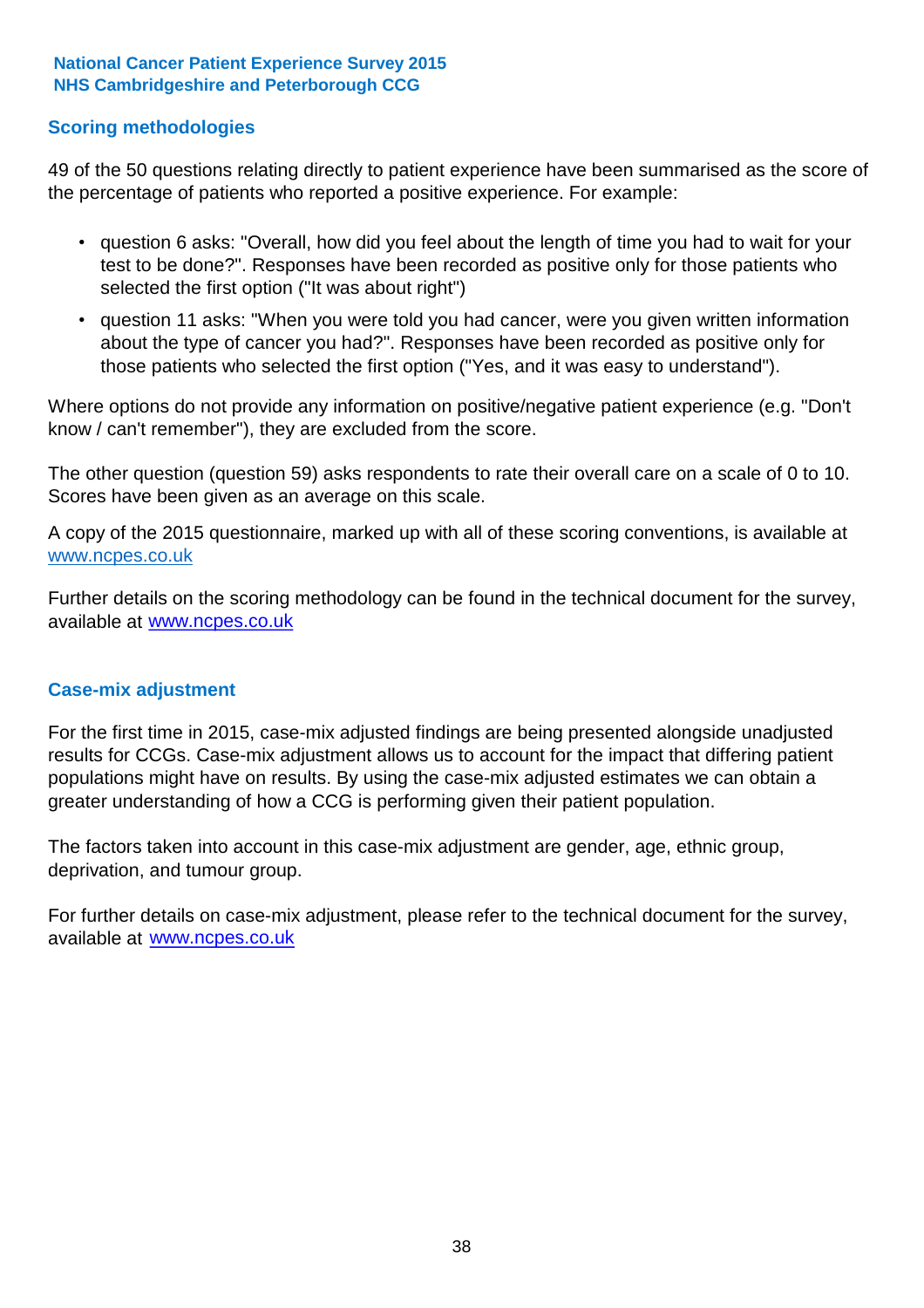## **Response Rates**

|                 | Sample<br><b>Size</b> | <b>Excluded</b> | Adjusted<br><b>Sample</b> | <b>Not</b><br><b>Returned Refused</b> | Blank / | Completed | Response<br>Rate |
|-----------------|-----------------------|-----------------|---------------------------|---------------------------------------|---------|-----------|------------------|
| <b>National</b> | 116,991               | 8.719           | 108,272                   | 33,168                                | 3.918   | 71,186    | 66%              |
| 06H             | ,957                  | 137             | 1,820                     | 496                                   | 59      | 1,265     | 70%              |

#### **Respondents by tumour group**

The tables below show the numbers of patients from each tumour group and the age and gender distribution of these patients.

| <b>Tumour Group</b>  | Number of<br>respondents* |
|----------------------|---------------------------|
| Brain / CNS          | 16                        |
| <b>Breast</b>        | 226                       |
| Gynaecological       | 56                        |
| Colorectal / LGT     | 133                       |
| Lung                 | 105                       |
| <b>Skin</b>          | 36                        |
| Haematological       | 201                       |
| <b>Upper Gastro</b>  | 81                        |
| Other                | 92                        |
| Urological           | 166                       |
| Prostate             | 102                       |
| Sarcoma              | 9                         |
| <b>Head and Neck</b> | 42                        |

*\* These figures may not match the numerator for all questions in the 'Comparisons by tumour group' section of this report, because not all questions were answered by all respondents.*

## **Respondents by age and gender**

The questionnaire asked respondents to give their year of birth. This information has been amalgamated into 8 age bands. The age and gender distribution for the CCG was as follows:

|             | 16-24  | 25-34 | 35-44 | 45-54 | 55-64 | 65-74 | 75-84 | $85+$ | <b>Total</b> |
|-------------|--------|-------|-------|-------|-------|-------|-------|-------|--------------|
| <b>Male</b> |        |       | 14    | 32    | 111   | 229   | 171   | 39    | 599          |
| Female      | 2<br>ັ |       | 28    | 101   | 148   | 219   | 125   | 35    | 666          |
| Total       | 4      |       | 42    | 133   | 259   | 448   | 296   | 74    | ,265         |